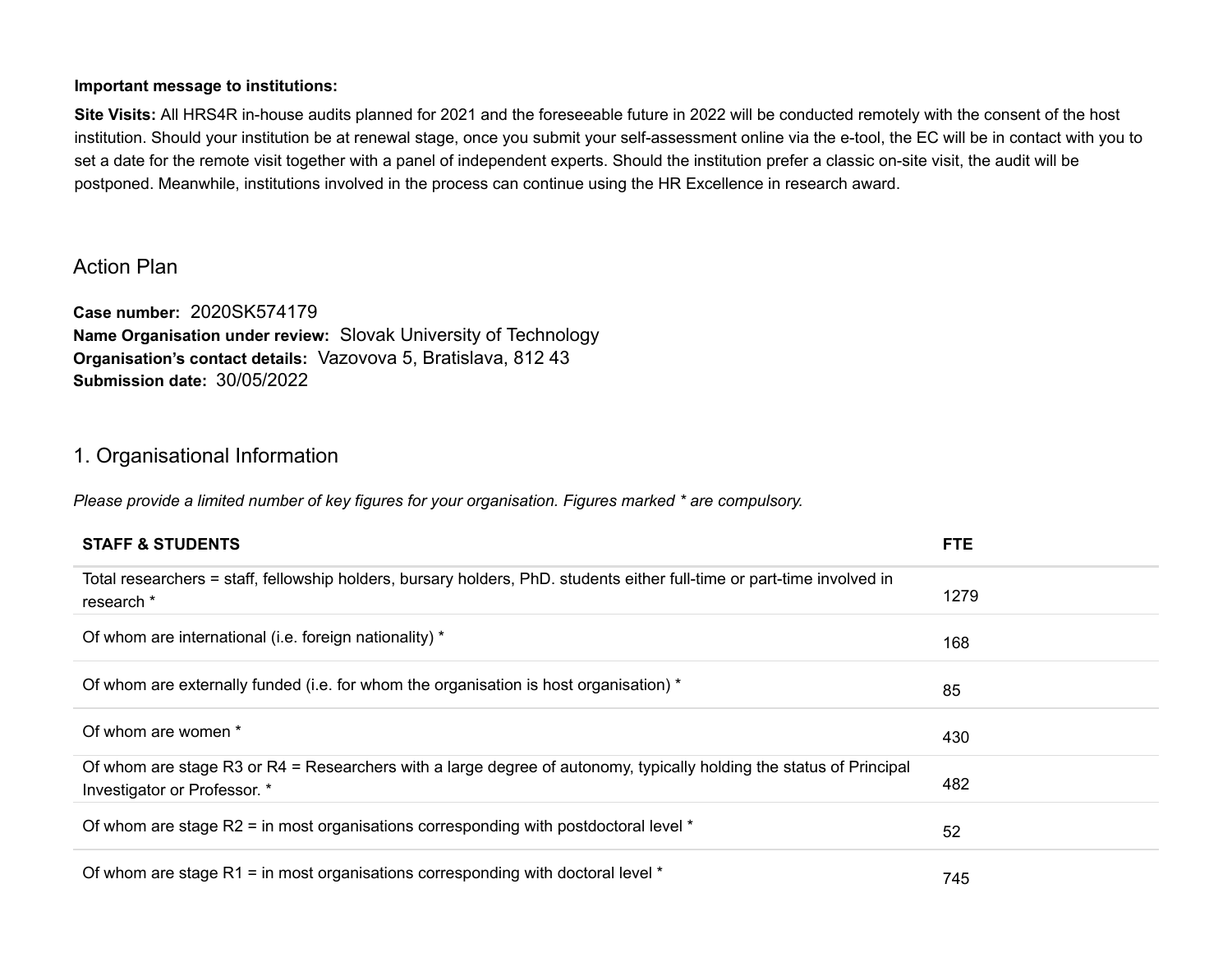| <b>STAFF &amp; STUDENTS</b>                                                                                                                         | <b>FTE</b> |
|-----------------------------------------------------------------------------------------------------------------------------------------------------|------------|
| Total number of students (if relevant) *                                                                                                            | 10678      |
| Total number of staff (including management, administrative, teaching and research staff) *                                                         | 2678       |
|                                                                                                                                                     |            |
| <b>RESEARCH FUNDING (figures for most recent fiscal year)</b>                                                                                       | €          |
| Total annual organisational budget                                                                                                                  | 107222494  |
| Annual organisational direct government funding (designated for research)                                                                           | 29487636   |
| Annual competitive government-sourced funding (designated for research, obtained in competition with other<br>organisations – including EU funding) | 9425266    |
| Annual funding from private, non-government sources, designated for research                                                                        | 1850463    |

## **ORGANISATIONAL PROFILE (a very brief description of your organisation, max. 100 words)**

The Slovak University of Technology in Bratislava (STU) is a modern research and higher education institution. It continues a legacy of the 260 year-old Mining Academy in Banská Štiavnica. STU offers education in technical fields and involves students in research in natural sciences, computer sciences, construction, architecture, materials technologies, chemistry and food technologies. STU graduates are among the most desirable and the highest paid employees on the Slovakian labour market.

Research teams at the University are involved in international projects and annually deal with about 700 research projects funded through grants and hundreds of research contracts commissioned by businesses.

# 2. Strengths and weaknesses of the current practice

Please provide an overview of the organisation in terms of the current strengths and weaknesses of the current practice under the four thematic headings of the Charter and Code at your organization.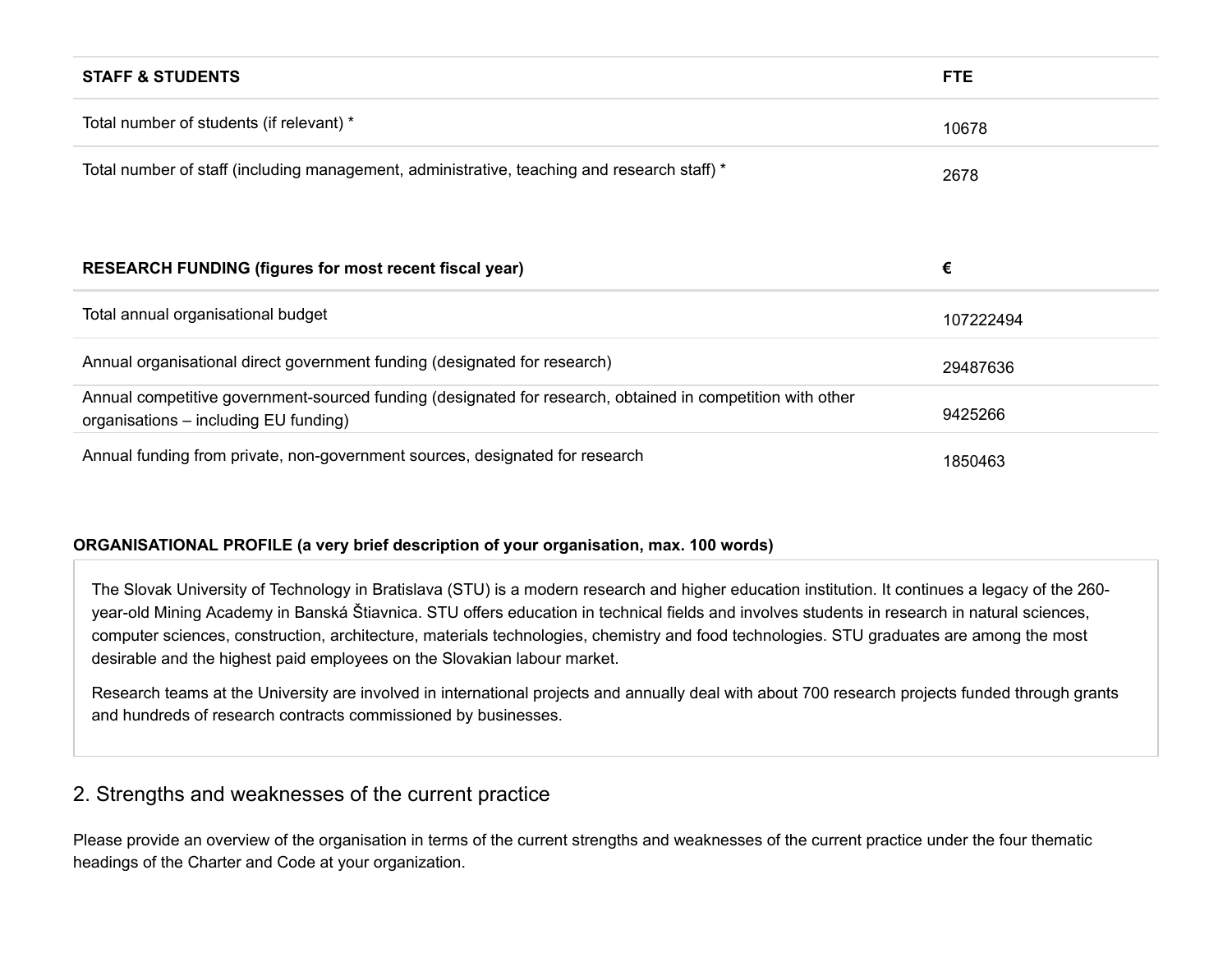**Note:**Click on the name of each of the four thematic headings of the Charter and Code to open the editor and provide your answer.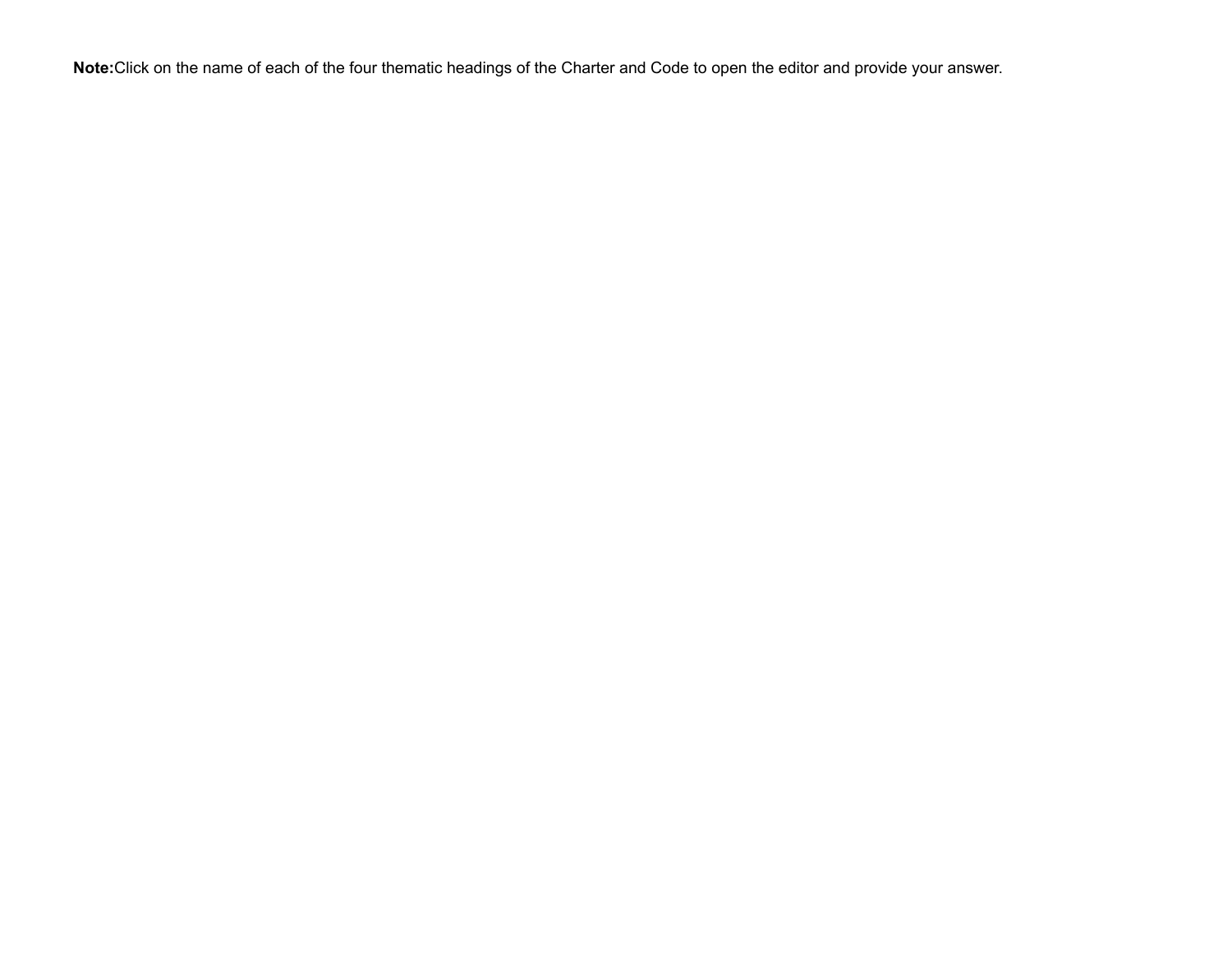## Ethical and professional aspects\*

### Strengths and Weaknesses (max. 800 words)

# **Strengths:**

# **Research freedom**

All in all, researchers from all faculties are satisfied with the research freedom. According to the Higher Education Act of Slovak Republic No 131/2002, Section 4, Paragraph 1, Letter a) , "freedom of scientific investigation, research, development or artistic and other creative activities and publicising their achievements" is guaranteed ([unoficial act translation](https://www.unipo.sk/public/media/files/docs/u/eng/act_131_29_11_2005.pdf)). In general, the researchers are limited only by their specialization and the terms of the grant agencies. Most national research grants are relatively open and do not strictly specify the research topics, which encourages freedom of researchers to carry out any research of their choice that fits them.

## **Seniority**

[In general, the required qualification level is perceived as an integral requirement when filling a specific position. According to the "Rules of](https://www.stuba.sk/buxus/docs/stu/pracoviska/rektorat/odd_veda_vyskum/HRS4R/Rules_of_the_recruitment_procedure_at_STU.pdf) the recruitment procedure at STU", both the results achieved by the candidate and their life-long professional development are taken into consideration.

## **Recognition of the profession**

In general, researchers are acknowledged professionals in their respective area and are treated accordingly from the beginning of their career.

## **Weaknesses:**

# **Ethics Committee and the Code of Ethics**

As the Ethics Committee was established just recently (the first introductory [meeting](https://www.stuba.sk/sk/stu/akademicke-a-samospravne-organy/eticka-komisia/zasadnutia.html?page_id=14370) took place on 30.6.2021), the awareness among [employees has yet to be strenghten. The Code of Ethics of the Employee of STU \(Annex no. 6 to the](https://www.stuba.sk/buxus/docs/stu/pracoviska/rektorat/odd_veda_vyskum/HRS4R/Staff_Regulations_of_STU.pdf) Staff Regulations for employees of STU) is not specific enough.

# **Public engagement**

Researchers feel a lack of support when it comes to presentation of their results to the public and industry, causing poor cooperation with practice and a lack of public awareness of the results achieved at the university in general.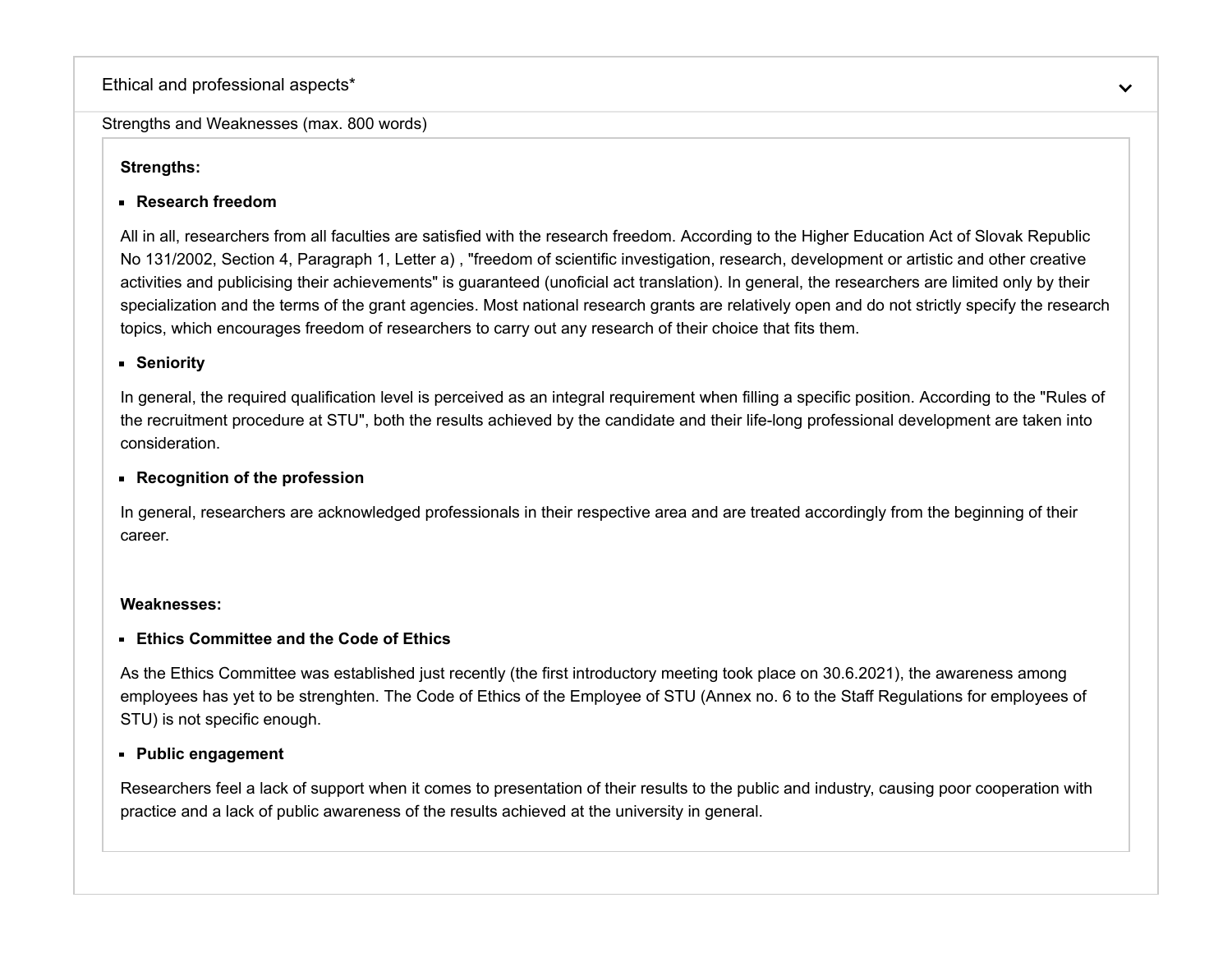### Recruitment and selection\*

Strengths and Weaknesses (max. 800 words)

## **Strengths:**

## **Variations in the chronological order of CVs (Code of Conduct)**

Even though we perceive a certain issue when the career has to be interrupted due to maternity leave and the researcher subsequently fails to meet the age criteria (e.g. categorisation as 'young researcher' limited by 35 years of age), in general the variations in the chronological order of CVs are considered career development and a potentially valuable contribution to the professional development of researchers from the viewpoint of support of a broad-spectrum career path.

### **Non-discrimination**

Based on the GAP analalysis and the H2020 project "[CALIPER - Gender Equality in STEM Research"](https://caliper-project.eu/stu-bas-gep-is-now-approved-and-published/) assessment, there are no notable issues perceived regarding discrimination on the basis of gender, age, ethnic, national or social origin, religion or belief, sexual [orientation, language, disability, political opinion, social or economic condition. The University has prepared its Gender Equality](https://www.stuba.sk/buxus/docs/stu/uradna_tabula/2021/Gender_equality_strategy.pdf) Plan (GEP) based on the Charter and Code principles and the "National Strategy for Equality between Women and Men and Equal Opportunities in the Slovak Republic for the Years 2021-2027". The GEP was published on 13.12.2021.

#### **Weaknesses:**

## **Staff recruitment, Transparency and Recognition of qualifications**

The process of advertising vacancies is very detailed (the Higher Education Act, the Anti-discrimination Act and different internal [documents, mainly the Rules of the recruitment procedure for university teachers, researchers, professors and associate professors and](https://www.stuba.sk/buxus/docs/stu/pracoviska/rektorat/odd_veda_vyskum/HRS4R/Rules_of_the_recruitment_procedure_at_STU.pdf) head employees at the STU), however the interview and hiring standards for researchers – in particular at the beginning of their career – are rather inconsistent and vague. In many cases the recruitment process is very individualised. STU does not have a sufficiently detailed description of the recruitment process, career development or mobilities.

Insufficient legislation for recruitment of researchers (and teachers) at an international level (in particular for professor and associate professor positions) poses a significant obstacle to making the university more international.

The current remuneration possibilities prevent geographical and intersectoral development (recruitment from abroad and from the industry) and recruitment of younger staff.

Global websites for researchers, such as EURAXESS, Research Gate etc. are rarely used.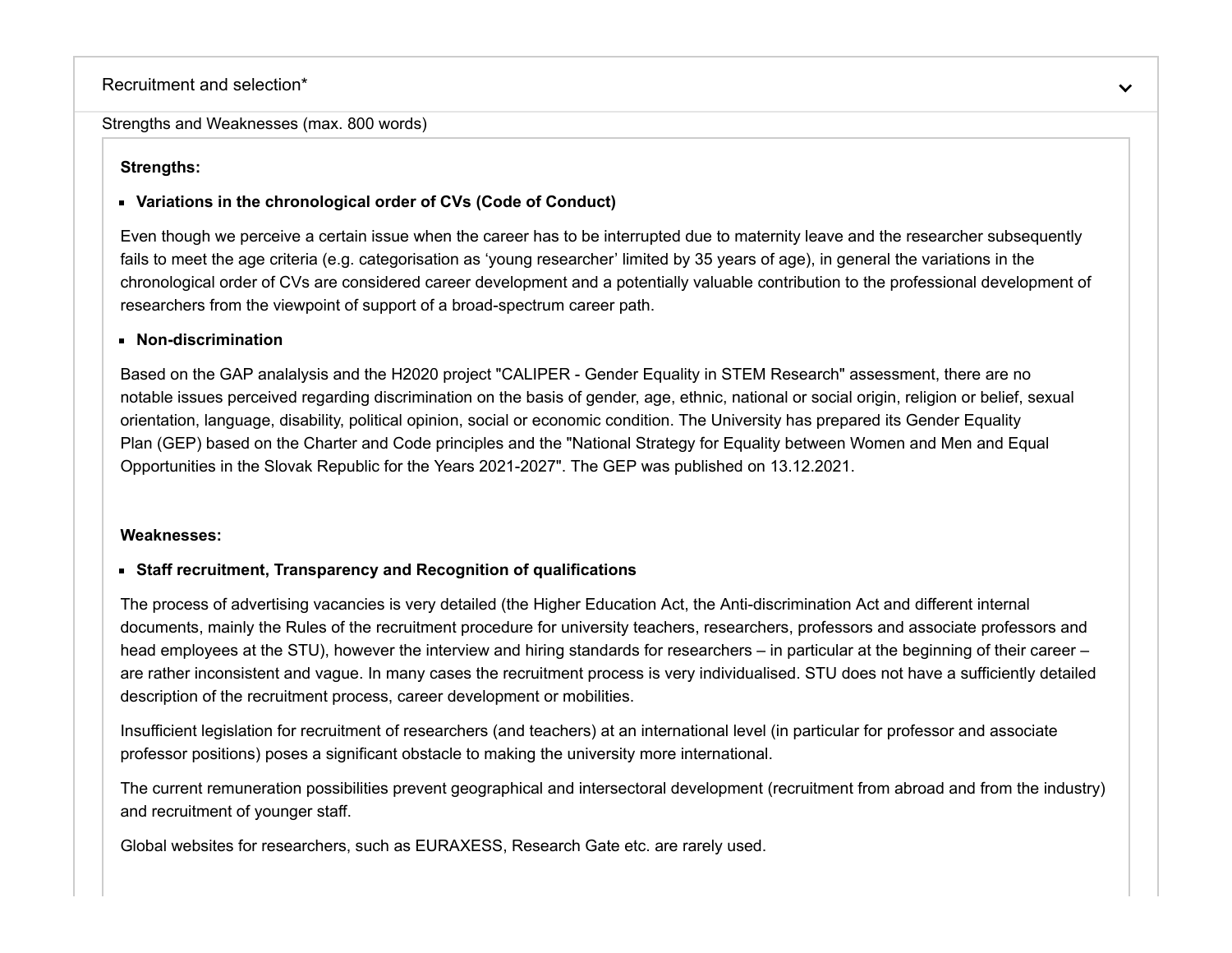STU does not have a specific regulation on recognition of informal qualifications as part of professional mobility, and even though it is taken into account in the selection procedure, its impact is minimal.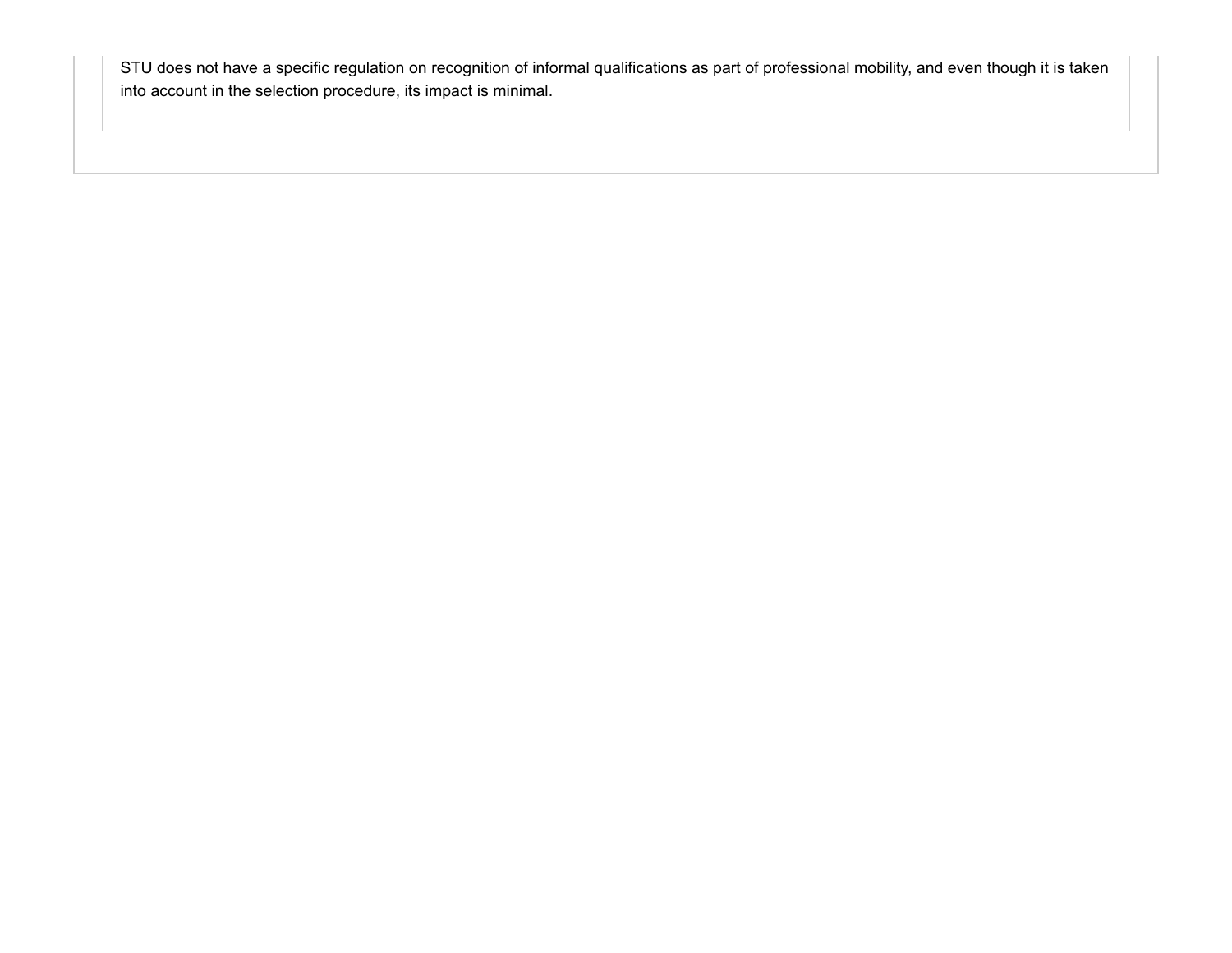# Working conditions\*

Strengths and Weaknesses (max. 800 words)

## **Strengths:**

## **Gender balance and Participation in decision-making bodies**

Both genders are represented in the individual decision-making bodies of faculties and the university. The share of women among the employees is increasing every year which, considering the nature and focus of a technical university, is a good gender equality indicator. Women representation in decision-making bodies:

- Vicerectors: 2 women (out of 5)
- Vicedeans: 9 women (out of 20)
- Heads of department: (16 women out of 51)

Even there has never been a female rector, female deans are not uncommon; E.g. during the previous election period, there have been 2 female deans (out of 7).

With a few exceptions, researchers feel well represented in the self-governing and decision-making bodies of the faculties and the university. According to the Higher Education Act of Slovak Republic No 131/2002, Section 4, Paragraph 1, Letter e) , a "right of members [of the academic community to elect the academic community bodies and be elected for them" is](https://www.unipo.sk/public/media/files/docs/u/eng/act_131_29_11_2005.pdf) guaranteed (unoficial act translation).Employees and students elect members of the university and their faculty Academic Senates, the senators appoint members of the electoral commissions to elect the rector and the deans.

## **Weaknesses:**

## **Research environment**

Missing technical equipment, lack of information about the equipment available at the university, which could be used and shared with another research group to achieve the required scientific output. There are no strategy and rules for a systematic maintenance of equipment of individual departments.

Researchers also frequently complained about the excessive administrative burden, which deprives them of the time for research; they would appreciate simpler processes, centralised availability of information, as well as more administrative employees.

# **Legislation and funding of research, resp. funding of the school system in general**

The main issues seem to be the remuneration of the existing staff and the uncompetitiveness when looking for quality personnel from the industry and/or abroad, recognition of qualifications (in particular with foreign researchers), the way in which the national accreditation committee functions, and the transparency of domestic grant schemes. Researchers would appreciate a more targeted lobbying, possibly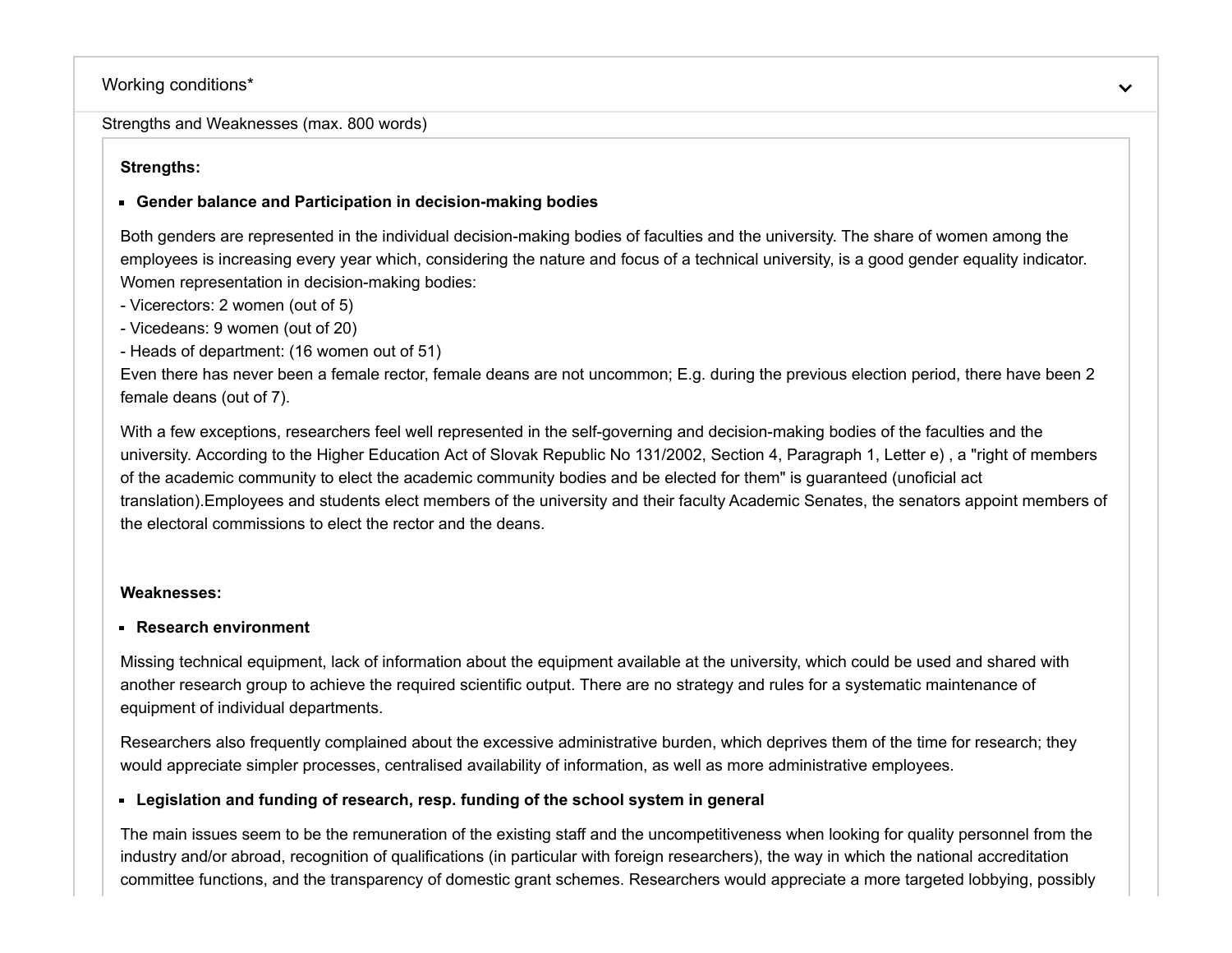by the top three public research institutions in Slovak Republic - STU, Commenius University and the Slovak Academy of Sciences.

### Training and development\*

Strengths and Weaknesses (max. 800 words)

### **Strengths:**

### **Access to research training and continuous development**

Researchers have access to scientific training in the field of research and to continuous development through numerous external sources of information.

 $\checkmark$ 

### **Relation with supervisors, Supervision and managerial duties, and Supervision**

Supervisors are sufficiently expert in supervising research, have the knowledge, experience, expertise, and commitment to be able to offer the research trainee appropriate support. In general, relations with supervisors are considered professional and up to standard. This includes keeping records of all work progress and research findings, obtaining feedback by means of reports and seminars, applying such feedback, and working in accordance with the agreed schedules, milestones, deliverables and/or research outputs. In general, senior researchers build up a constructive and positive relationship with the early-stage researchers in order to set the conditions for efficient transfer of knowledge and for the further successful development of the researchers' careers. Most of the supervisor-subordinate relations are covered by the "[Staff Regulations for employees of the Slovak University of Technology in Bratislava"](https://www.stuba.sk/buxus/docs/stu/pracoviska/rektorat/odd_veda_vyskum/HRS4R/Staff_Regulations_of_STU.pdf).

### **Weaknesses:**

According to many respondents, there is no clear strategy of STU steering and the thereto related public awareness of STU, no unified transparent institutional recruitment, career consulting, development, and continuous professional development strategy, no strategy for recognition of informal qualification, for evaluation and comparison of performance of researchers working in different fields, and no clear strategy that could help stabilise young researchers at STU.

The possibilities of professional development offered internally or aggregated by the university are also perceived as an issue – there is no centralised information about the possibilities of education. Employees would also appreciate a better selection of internal education offered by the university (IT technologies, telecommunication trends, foreign languages, ...) offered at affordable prices or free of charge.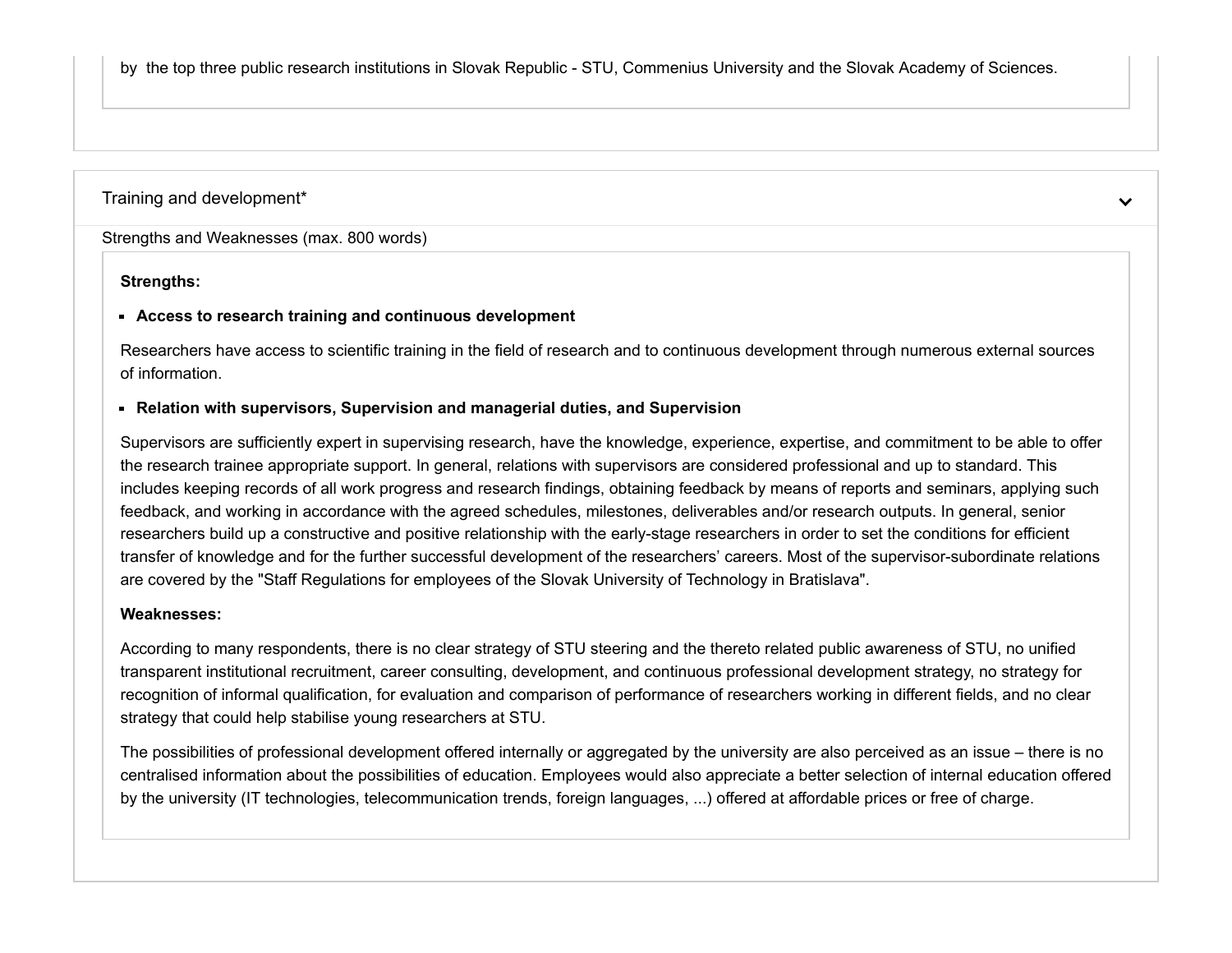# 3. Actions

The Action Plan and HRS4R strategy must be published on an easily accessible location of the organisation's website.

Please provide the web link to the organization's Action Plan/HR Strategy dedicated webpage(s): <https://www.stuba.sk/hrs4r>

Please fill in the list of all individual actions to be undertaken in your organisation's HRS4R to address the weaknesses or strengths identified in the Gap-Analysis. The listed actions should be concise, but detailed enough for the assessors to evaluate the level of ambition, engagement and the expected implementation process. The institution should strive to provide a detailed plan, not just an enumeration of actions.

**Note:** Choose one or more of the principles automatically retrieved from the GAP Analysis with their implementation ratings.

# **Proposed ACTIONS**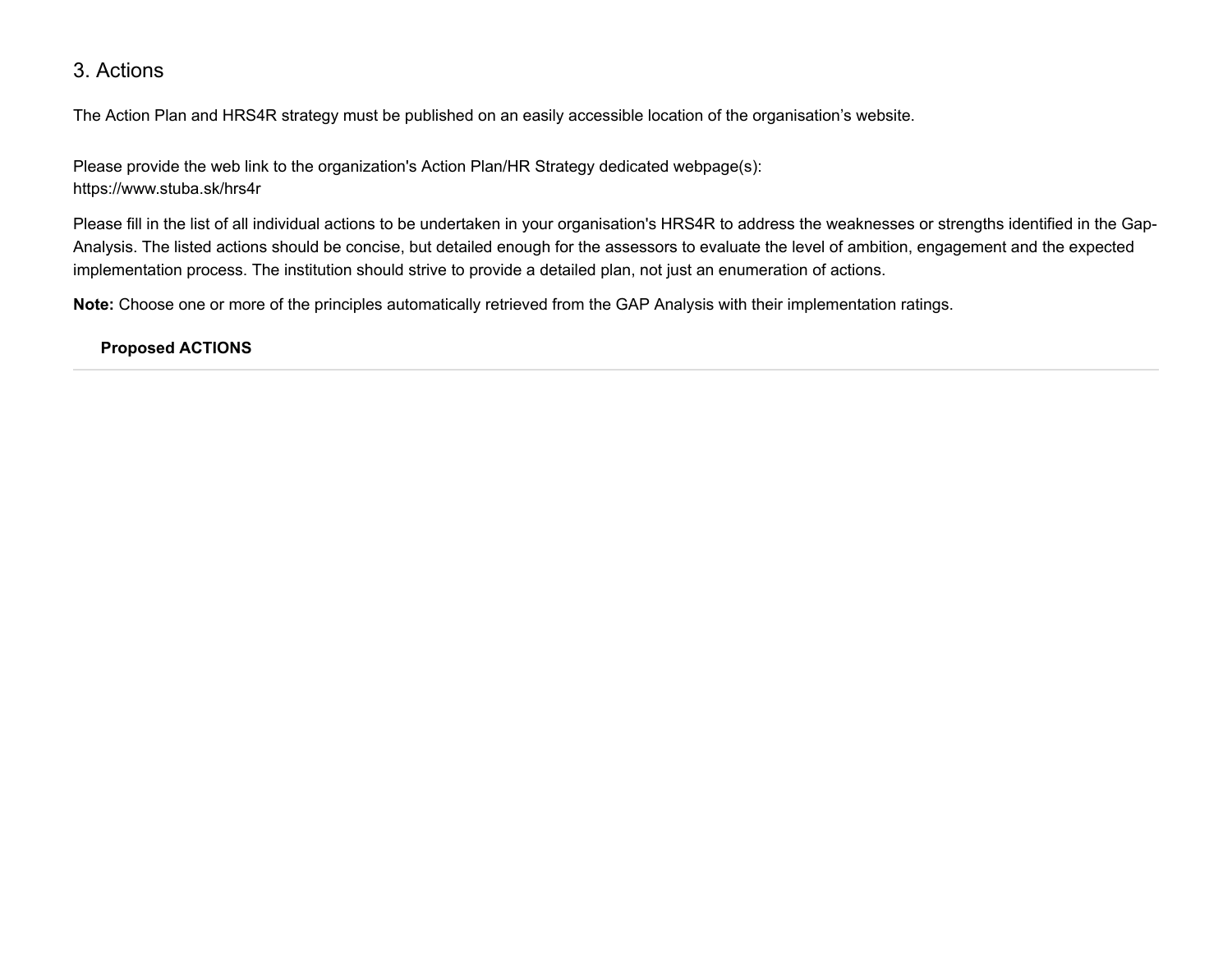Practical implementation of the STU Code of Ethics, acquainting employees with its contents and the form and possibilities of applying the code to strengthening the position of the STU Ethics Committee: - Creating a webinar for all academic staff explaining the Code of Ethics and the role of the Ethics Committee. - Interview with the Chairman of the Ethics Committee in the university magazine with emphasis on the role of the Ethics Committee. - The Code of Ethics shall form an appendix to all employment contracts of new STU employees.

| <b>GAP Principle(s)</b>                      | year's<br>quarter/semester) |
|----------------------------------------------|-----------------------------|
| $(+/-)$ 2. Ethical principles                |                             |
| $(+/-)$ 3. Professional responsibility       |                             |
| $(+/-)$ 5. Contractual and legal obligations |                             |
| $(+/-)$ 6. Accountability                    | Second half of 2022         |
| (+/-) 7. Good practice in research           |                             |
| (+/-) 31. Intellectual Property Rights       |                             |
| $(+/-)$ 34. Complains/ appeals               |                             |

| <b>Responsible</b><br>Unit                         | Indicator(s) / Target(s)                                                                                                                                                                                                                                                                                                                               |
|----------------------------------------------------|--------------------------------------------------------------------------------------------------------------------------------------------------------------------------------------------------------------------------------------------------------------------------------------------------------------------------------------------------------|
| The Vice-<br>Rector for<br>Science and<br>Research | - At least 50% of all academic employees have to pass the<br>webinar. - 100% of heads of departments will have to pass<br>a instructive webinar every 4 years. - Every new employee<br>will get familiar with the STU Code of Ethics and confirm it<br>with his/her signature. - Increase of complains solved by<br>the Ethics Committee (currently 1) |

| Timing (at least by |
|---------------------|
| vear's              |
| quarter/semester)   |

**Timing (at least by**

| <b>GAP Principle(s)</b> |  |  |
|-------------------------|--|--|
|                         |  |  |

## **Action 2**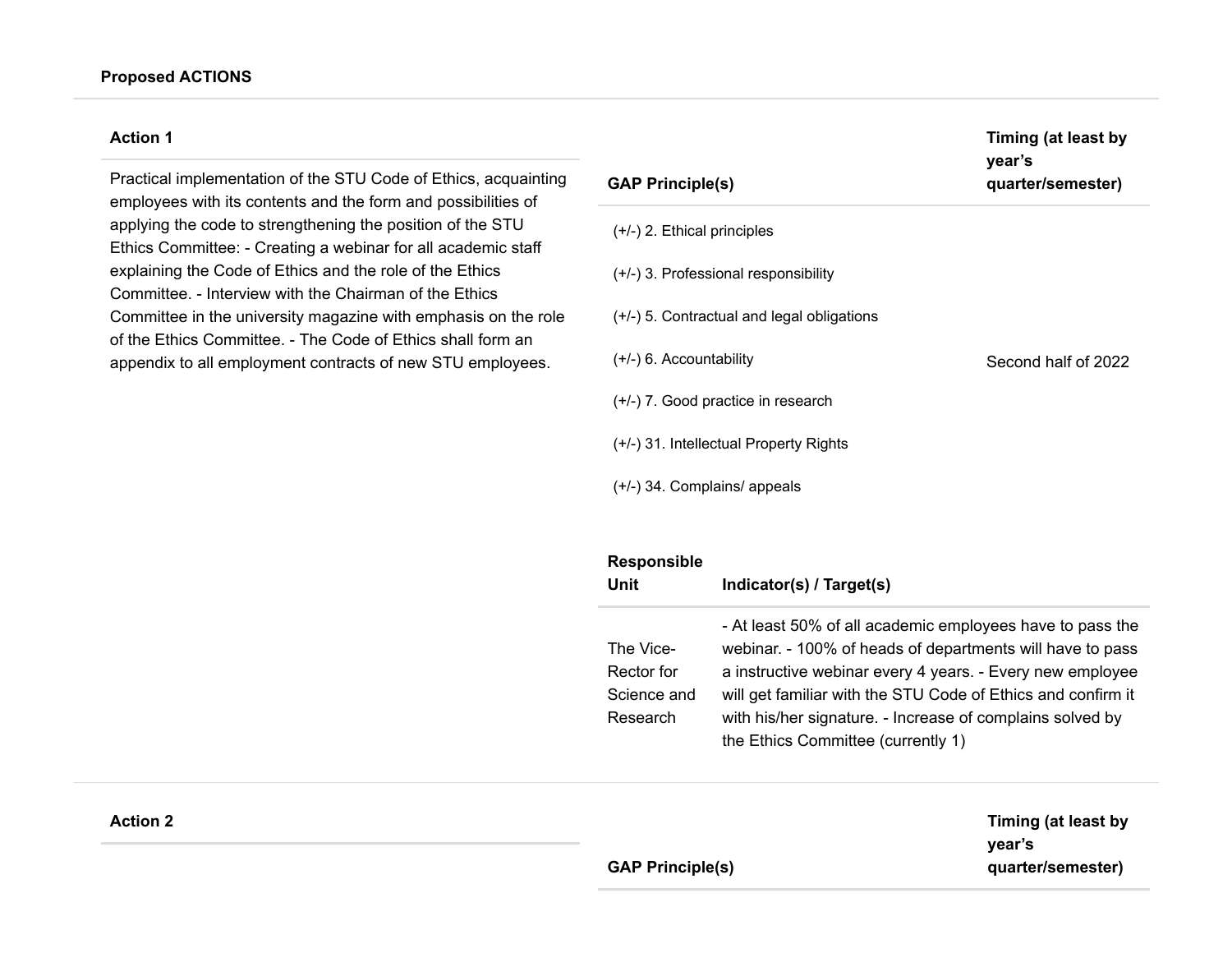# **Proposed ACTIONS**

| <b>Action 2</b>                                                                                                                                             |                                                 | Timing (at least by         |
|-------------------------------------------------------------------------------------------------------------------------------------------------------------|-------------------------------------------------|-----------------------------|
| STU Ethics Committee regular implementation meetings to<br>identify improvements and facilitate amendments such as: - A                                     | <b>GAP Principle(s)</b>                         | year's<br>quarter/semester) |
| representative of students should be included into the<br>Committee. - Setting the deadlines for statements and<br>recommendations of the Ethics Committee. |                                                 |                             |
|                                                                                                                                                             | $(+/-)$ 2. Ethical principles                   |                             |
|                                                                                                                                                             |                                                 | First half of 2023          |
|                                                                                                                                                             | (+/-) 3. Professional responsibility            |                             |
|                                                                                                                                                             | $(+/-)$ 6. Accountability                       |                             |
|                                                                                                                                                             | (+/-) 7. Good practice in research              |                             |
|                                                                                                                                                             | (+/-) 31. Intellectual Property Rights          |                             |
|                                                                                                                                                             | (+/-) 34. Complains/ appeals                    |                             |
|                                                                                                                                                             | Responsible<br>Unit<br>Indicator(s) / Target(s) |                             |
|                                                                                                                                                             | Chairperson                                     |                             |

of the Ethics Committee - Implementation meetings at least once every half a year.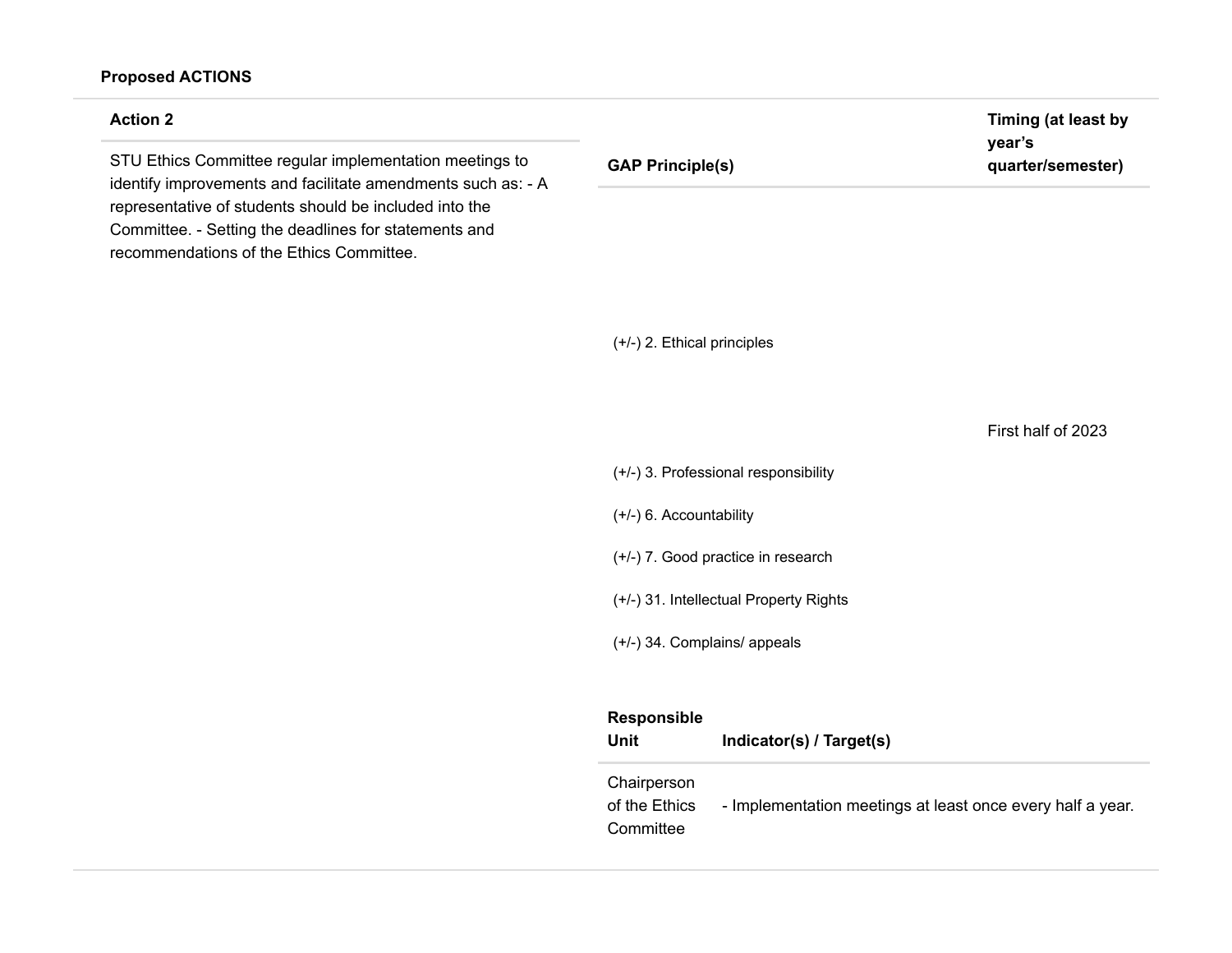A online platform for sharing of information, procedures and best practices in the field of research ethics pertaining, in particular, prevention of modern forms of plagiarism, professional approach, responsibility, research integrity, dissemination and exploitation of results (including 'Open Access' and 'Open Data'), and security, with a vision of building a fully functional Ethics portal and creating the go-to place for all academic staff and students to find answers related to the ethics issues of their work: - Creation of an online platform at www.stuba.sk in Slovak and English - Translation of all relevant directives and internal regulations into English - Regular website maintenance and updates. For the future: - Collection and sharing of information about the best practices and practical examples in the field of research ethics. - An online form to submit questions. - Creation of a FAQ database. - Use in academic staff trainings and in the teaching process.

| <b>GAP Principle(s)</b>                  | Timing (at least by<br>year's<br>quarter/semester) |
|------------------------------------------|----------------------------------------------------|
| $(+/-)$ 2. Ethical principles            |                                                    |
| $(+/-)$ 3. Professional responsibility   |                                                    |
| $(+/-)$ 4. Professional attitude         | Second half of 2022                                |
| $(+/-)$ 6. Accountability                | and further                                        |
| (+/-) 7. Good practice in research       |                                                    |
| $(+/-)$ 31. Intellectual Property Rights |                                                    |
| Paenoneiblo                              |                                                    |

| <b>Responsible</b><br>Unit | Indicator(s) / Target(s)                                   |
|----------------------------|------------------------------------------------------------|
| Chairperson                | - Increase of complains solved by the Ethics Committee     |
| of the Ethics              | (currently 1). - Decrease of information queries addressed |
| Committee                  | directly to the Ethics Committee.                          |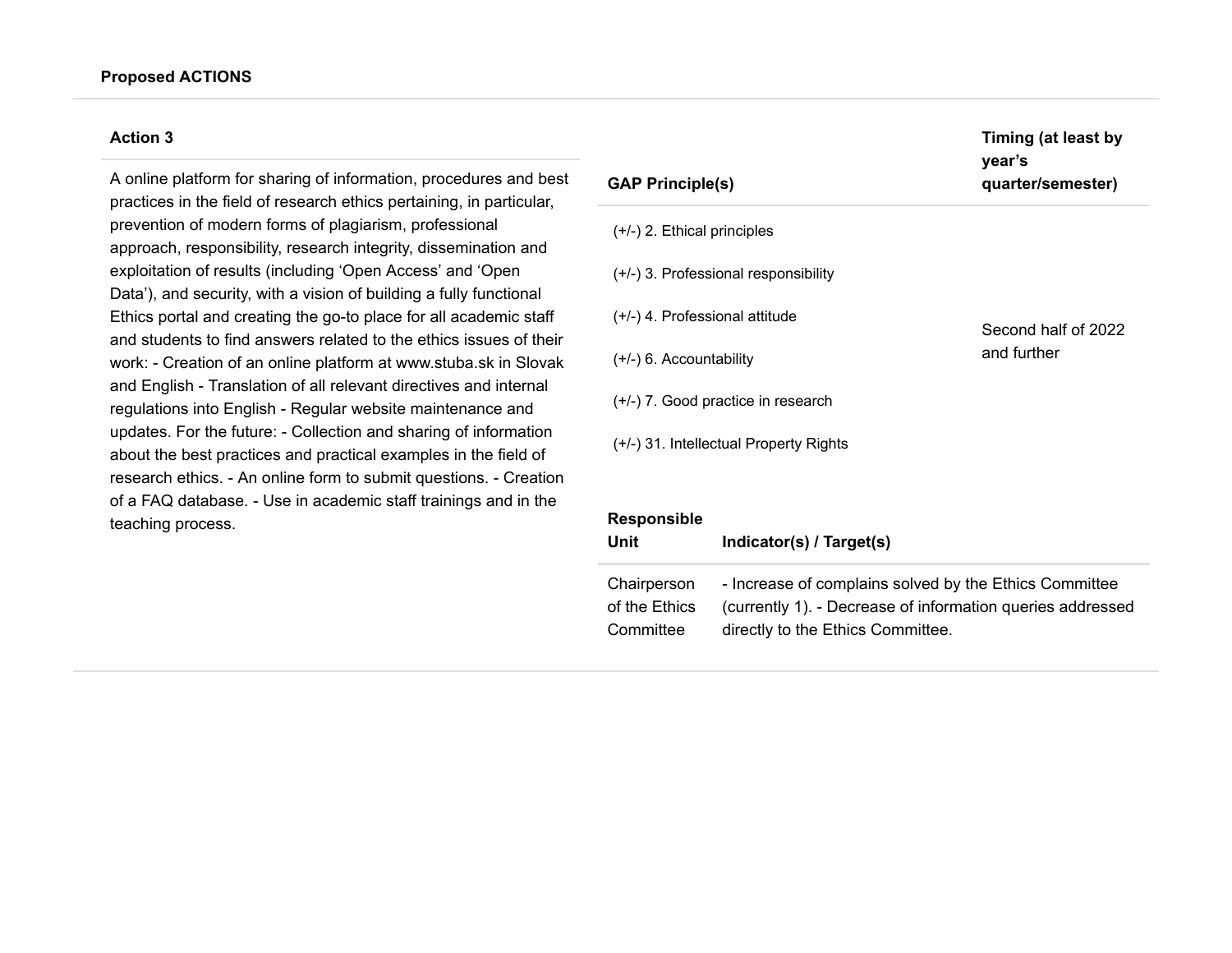Motivation for interdisciplinary cooperation in research: - Elaboration of a university guideline for motivation for interdisciplinary cooperation in the field of research that promotes sharing of knowledge and equipment of various departments / faculties / institutions and brainstorming of new ideas. - Preparing an instructive webinar for the heads of departments. The existing directives regulate the following areas of interdisciplinary collaboration: - Support of the so-called 'Excellent Scientific Teams' - Young researcher excellent team support programme - Spin-offs and Start-ups

| <b>GAP Principle(s)</b>                                                                                                                                       |                                                                                                                                                                                                                                                                                                                  | Timing (at least by<br>year's<br>quarter/semester) |
|---------------------------------------------------------------------------------------------------------------------------------------------------------------|------------------------------------------------------------------------------------------------------------------------------------------------------------------------------------------------------------------------------------------------------------------------------------------------------------------|----------------------------------------------------|
|                                                                                                                                                               | $(-/+)$ 23. Research environment                                                                                                                                                                                                                                                                                 | Second half of 2023                                |
| <b>Responsible</b><br>Unit                                                                                                                                    | Indicator(s) / Target(s)                                                                                                                                                                                                                                                                                         |                                                    |
| Vice-Rector<br>for Science<br>and<br>Research<br>Vice-rector<br>for Strategic<br>Projects,<br>Development,<br>Innovation<br>and Praxis<br>Legal<br>department | - 100% of heads of departments will have to pass a<br>instructive webinar. - A growth of the count of<br>interdisciplinary and inter-departmental projects and<br>projects of collaboration with external institutions by 2%<br>annualy (monitored on an annual basis). - Minimizing the<br>equipment idle time. |                                                    |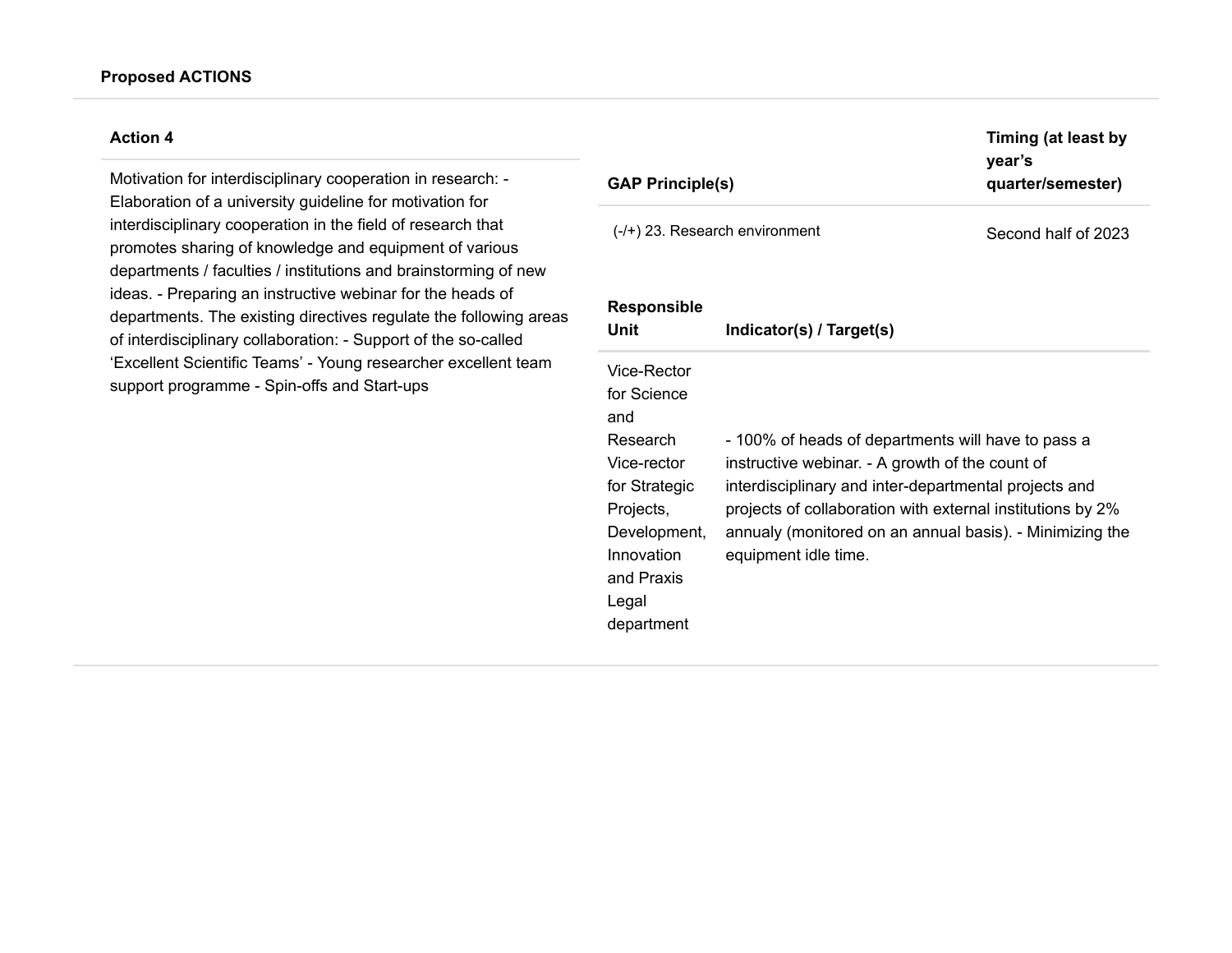Creating an 'Open Access' and 'Open Data' repository for dissemination of research results and public engagement - Procurement of the necessary hardware - Integration with the STU web page - Preparing an instructive webinar for all academic staff

| <b>GAP Principle(s)</b>                                                           | Timing (at least by<br>year's<br>quarter/semester) |
|-----------------------------------------------------------------------------------|----------------------------------------------------|
| $(+/-)$ 8. Dissemination, exploitation of results<br>$(-/+)$ 9. Public engagement | Second half of 2022                                |
| <b>Responsible</b>                                                                |                                                    |

| Unit                                                                                                                                           | Indicator(s) / Target(s)                                                                                                                                         |
|------------------------------------------------------------------------------------------------------------------------------------------------|------------------------------------------------------------------------------------------------------------------------------------------------------------------|
| Vice-rector<br>for Strategic<br>Projects,<br>Development,<br>Innovation<br>and Praxis<br>Vice-Rector<br>for Foreign<br>and Public<br>Relations | - At least 50% of all academic employees have to pass<br>the webinar. - 100% of heads of departments will have to<br>pass the instructive webinar every 4 years. |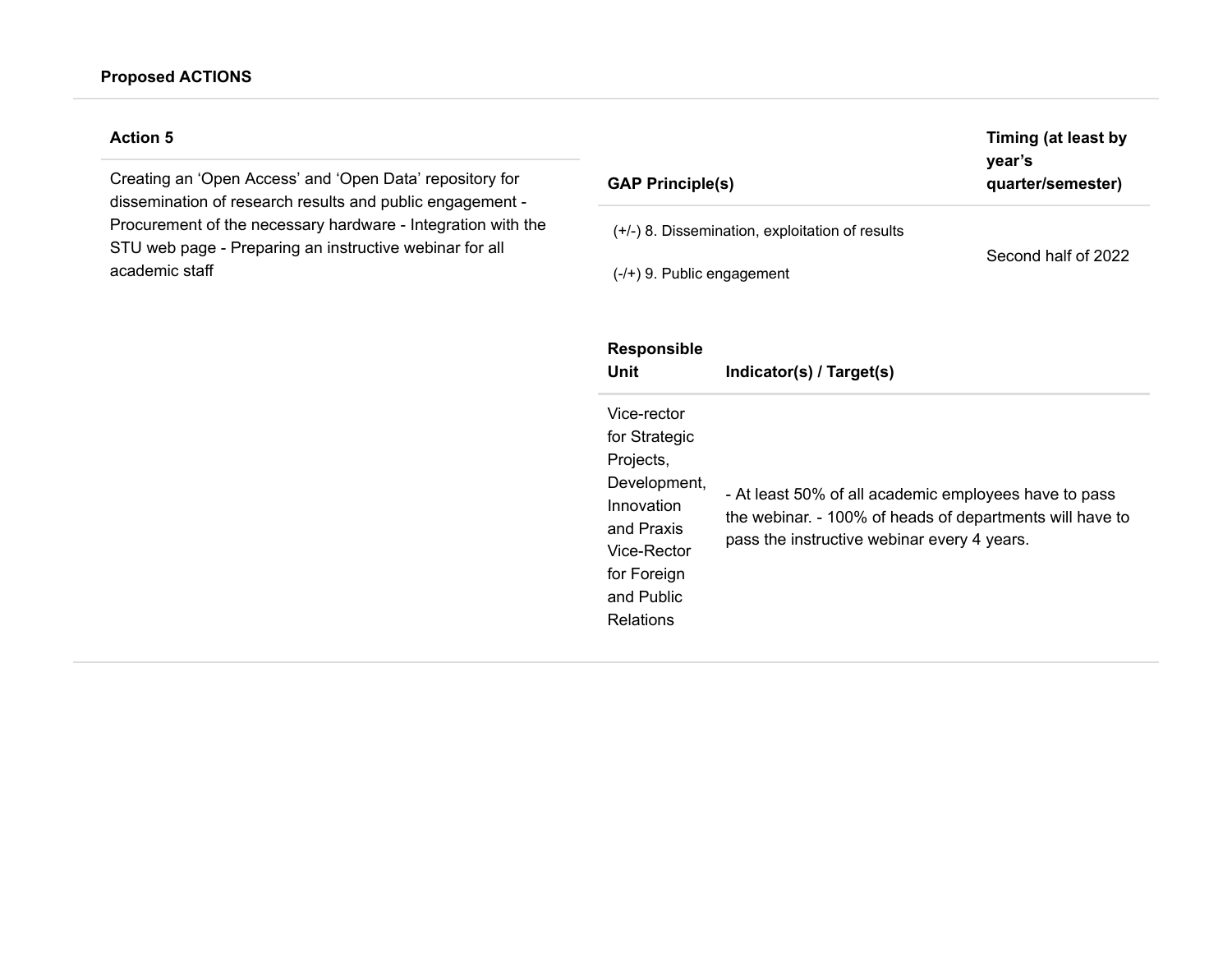Promoting the 'Open Access' and 'Open Data' repository for dissemination of research results and public engagement via its integration into the design manual (e-mail signatures, footer of official documents, etc.)

| <b>GAP Principle(s)</b>                                                               |                                                                                     | Timing (at least by<br>year's<br>quarter/semester) |
|---------------------------------------------------------------------------------------|-------------------------------------------------------------------------------------|----------------------------------------------------|
| $(-/+)$ 9. Public engagement                                                          | $(+/-)$ 8. Dissemination, exploitation of results                                   | First half of 2023                                 |
| <b>Responsible</b><br>Unit                                                            | Indicator(s) / Target(s)                                                            |                                                    |
| Vice-rector<br>for Strategic<br>Projects,<br>Development,<br>Innovation<br>and Praxis | - The traffic on the www.stuba.sk web page should show a<br>rising trend ongoingly. |                                                    |

| Projects,    |                                                       |
|--------------|-------------------------------------------------------|
| Development, |                                                       |
| Innovation   | - The traffic on the www.stuba.sk web page should sho |
| and Praxis   | rising trend ongoingly.                               |
| Vice-Rector  |                                                       |
| for Foreign  |                                                       |

and Public Relations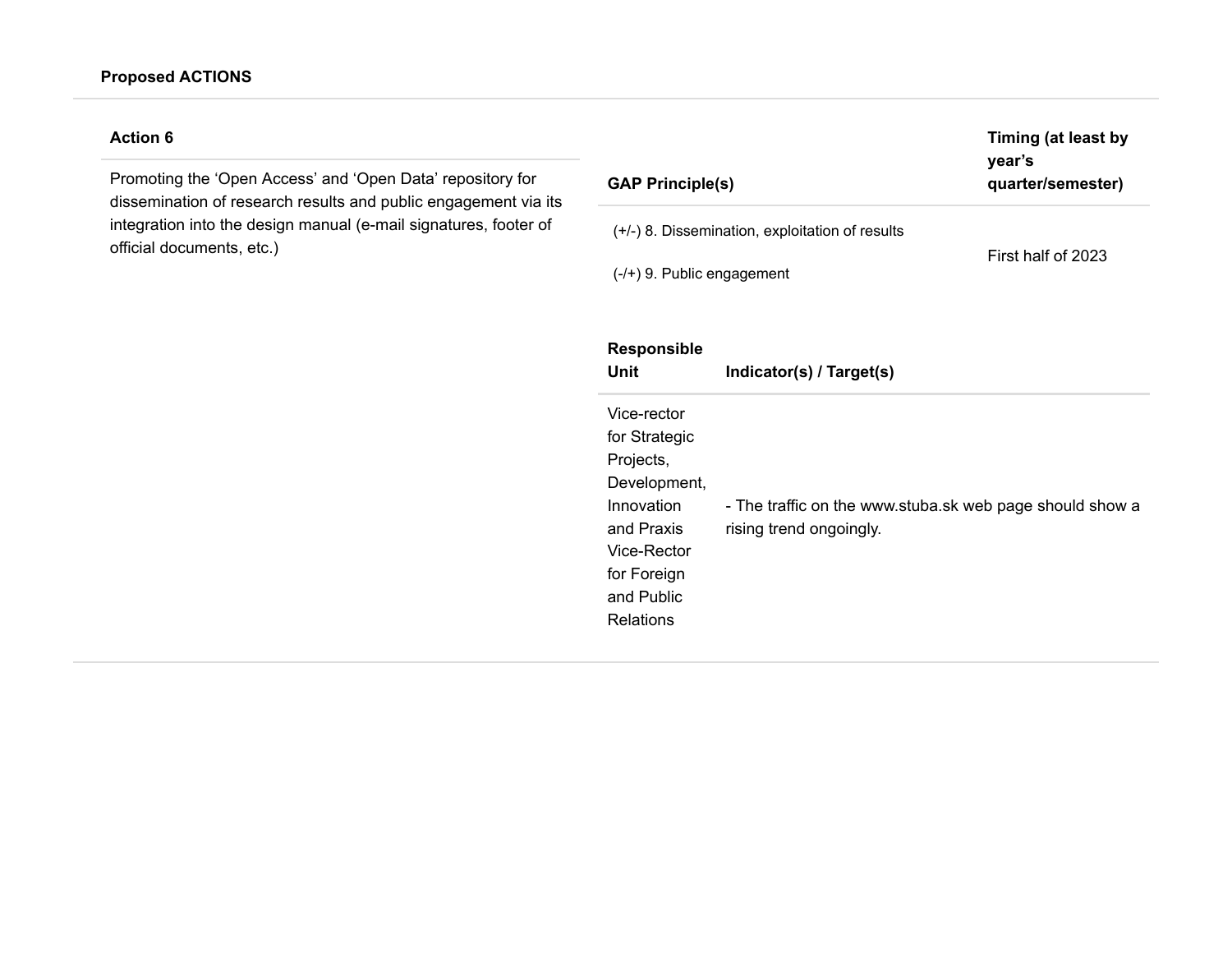Creating an online platform for sharing of recruitment related information, procedures and best practices and HR policy tools as part of the www.stuba.sk website, with the objective of creating a unified complex university-wide HR policy and an comprehensive OTM-R training. - Collection and sharing of information regarding procedures, best practices and practical examples in the field of open, transparent, and merit-based recruitment policy. Information will be collected via e-mail, revised and uploaded to the web page. - Regular website maintenance and updates in both Slovak and English. For the future: - An online form to submit questions. - Creation of a FAQ database.

| <b>GAP Principle(s)</b>        |                                                          | Timing (at least by<br>year's<br>quarter/semester) |
|--------------------------------|----------------------------------------------------------|----------------------------------------------------|
| $(+/-)$ 12. Recruitment        |                                                          |                                                    |
| $(-/+)$ 13. Recruitment (Code) |                                                          | Second half of 2022<br>and further                 |
|                                | $(+/-)$ 21. Postdoctoral appointments (Code)             |                                                    |
|                                |                                                          |                                                    |
| <b>Responsible</b>             |                                                          |                                                    |
| Unit                           | Indicator(s) / Target(s)                                 |                                                    |
| <b>Bursar HR</b>               |                                                          |                                                    |
| departments                    | - 100% of academic staff will be informed about the      |                                                    |
| at the                         | initiative by e-mail. - 100% of HR staff and heads of    |                                                    |
| Rector's                       | departments will be periodically reminded to share their |                                                    |
| Office and                     | examples.                                                |                                                    |
| <b>Faculty level</b>           |                                                          |                                                    |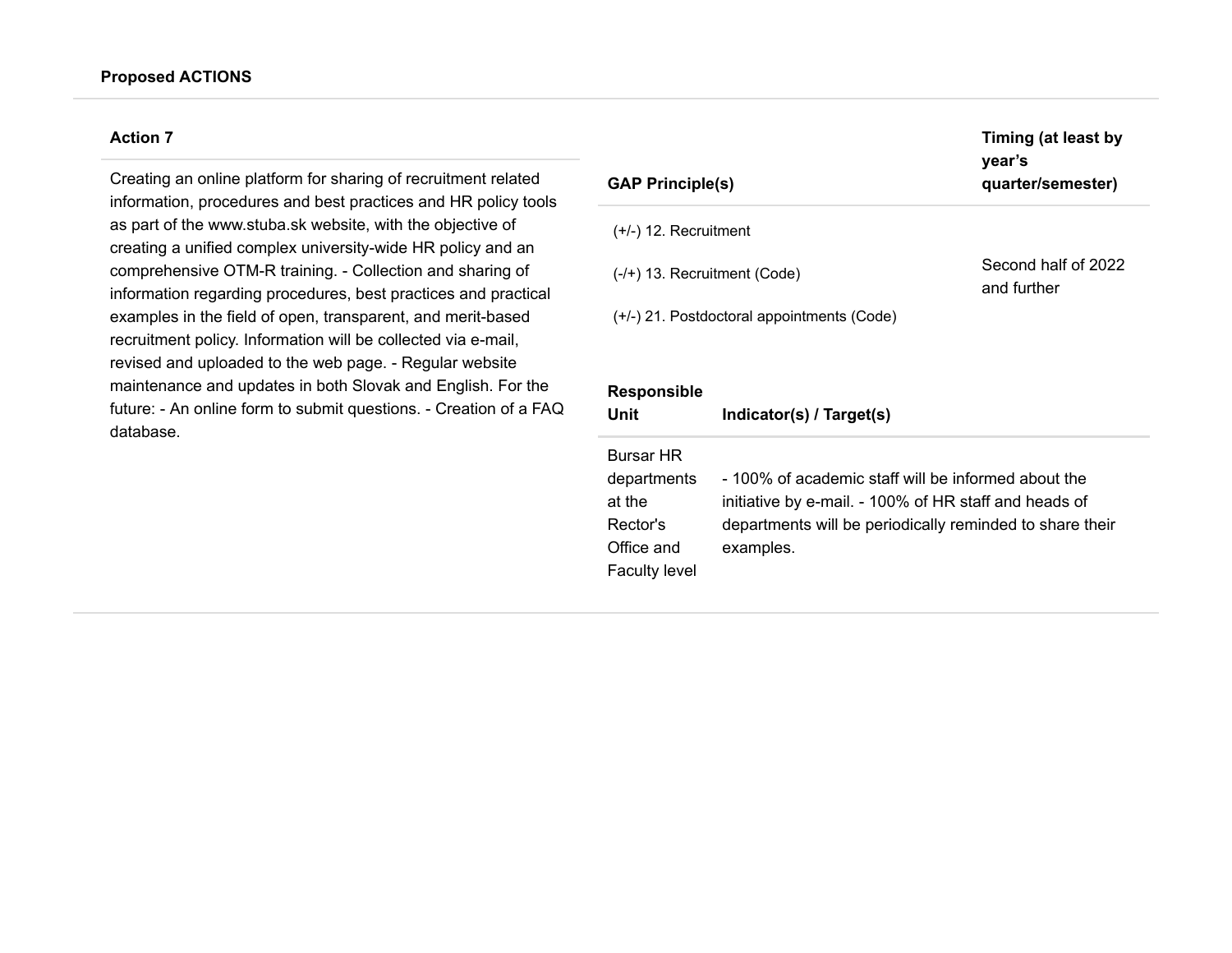# **Proposed ACTIONS**

# **Action 8**

Preparation of a welcome information package for new employees and its translation into English and upload it to the HR platform (part of the www.stuba.sk website).

| <b>GAP Principle(s)</b>        |                                                            | Timing (at least by<br>year's<br>quarter/semester) |
|--------------------------------|------------------------------------------------------------|----------------------------------------------------|
| $(+/-)$ 12. Recruitment        |                                                            |                                                    |
| $(-/+)$ 13. Recruitment (Code) |                                                            | Second half of 2022                                |
|                                | (+/-) 21. Postdoctoral appointments (Code)                 |                                                    |
|                                |                                                            |                                                    |
| <b>Responsible</b>             |                                                            |                                                    |
| Unit                           | Indicator(s) / Target(s)                                   |                                                    |
| HR.                            |                                                            |                                                    |
| departments                    | - A link to the welcome information package will be a part |                                                    |
| at the                         | of the unified style, form and manner of publishing        |                                                    |
| Rector's                       | vacancies informing candidates at the end of the selection |                                                    |
| Office and                     | process aswell (see action 10).                            |                                                    |
| <b>Faculty level</b>           |                                                            |                                                    |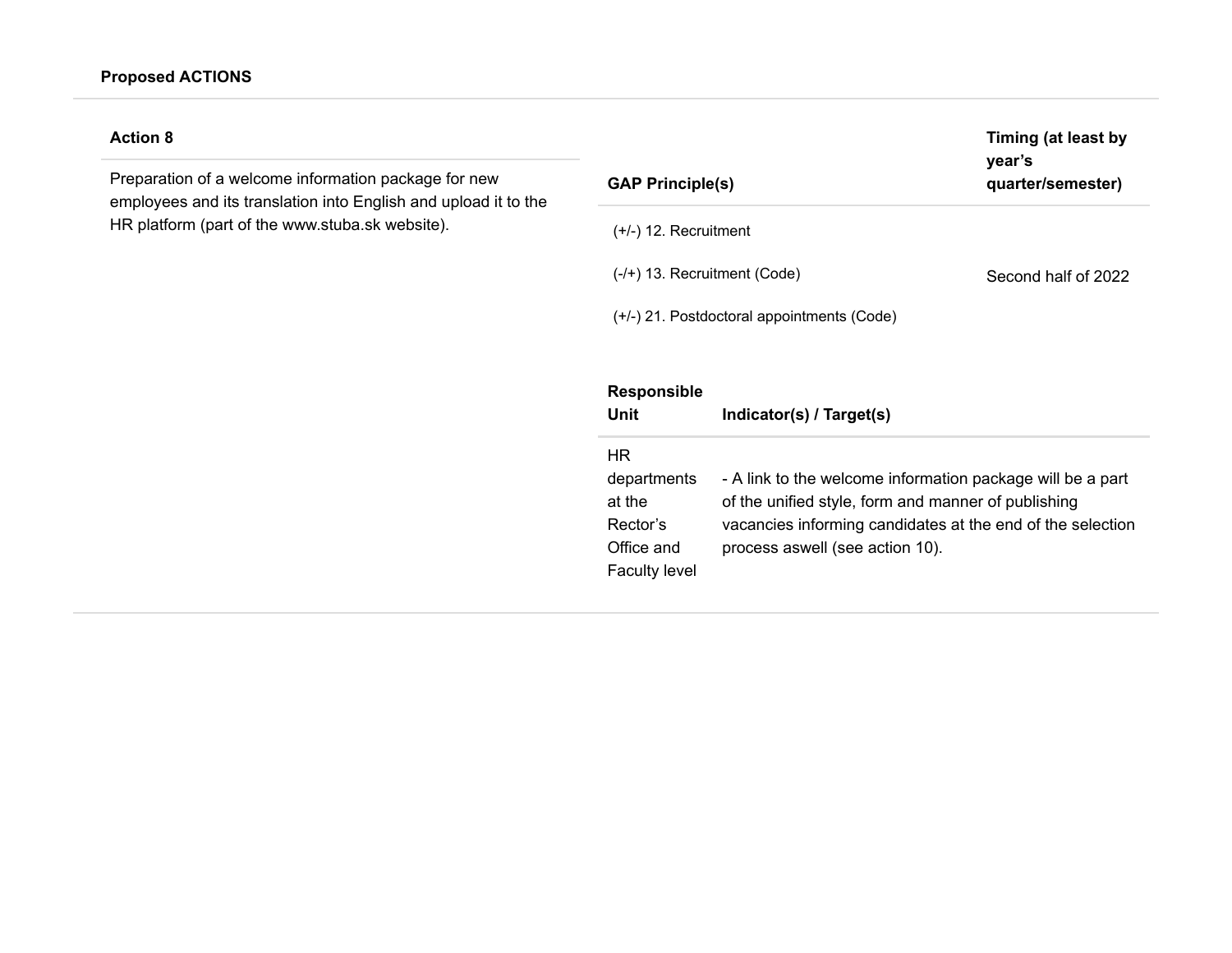Advertising of all researcher vacancies on the Euraxess portal, expand advertising on international portals and establish a vacancy web page in english language under the HR policy online platform. - Preparing a explanatory webinar for heads of departments and university management.

| <b>GAP Principle(s)</b>        | Timing (at least by<br>year's<br>quarter/semester) |  |
|--------------------------------|----------------------------------------------------|--|
| $(+/-)$ 12. Recruitment        |                                                    |  |
| $(-/+)$ 13. Recruitment (Code) | First half of 2022                                 |  |

| <b>Responsible</b><br>Unit                                                                  | Indicator(s) / Target(s)                                                                                                                                         |
|---------------------------------------------------------------------------------------------|------------------------------------------------------------------------------------------------------------------------------------------------------------------|
| <b>Bursar HR</b><br>departments<br>at the<br>Rector's<br>Office and<br><b>Faculty level</b> | - 100% of heads of departments and university<br>management members have to pass the webinar. -<br>Increased number of applications from abroad by 1%<br>annualy |

### **Action 10**

Unification of recruitment procedures of all faculties and the Rector's Office in accordance with OTM-R: - Unification of the style, form and manner of publishing vacancies ("vacancy manual"). - Definition and unification of the selection of recruitment committee members. - Unification of the style, form and manner of informing candidates at the end of the selection process. - Implementation of the unified procedures into existing university guidelines. - Preparing a information webinar for heads of departments and university management.

# **GAP Principle(s)**

**Timing (at least by year's quarter/semester)**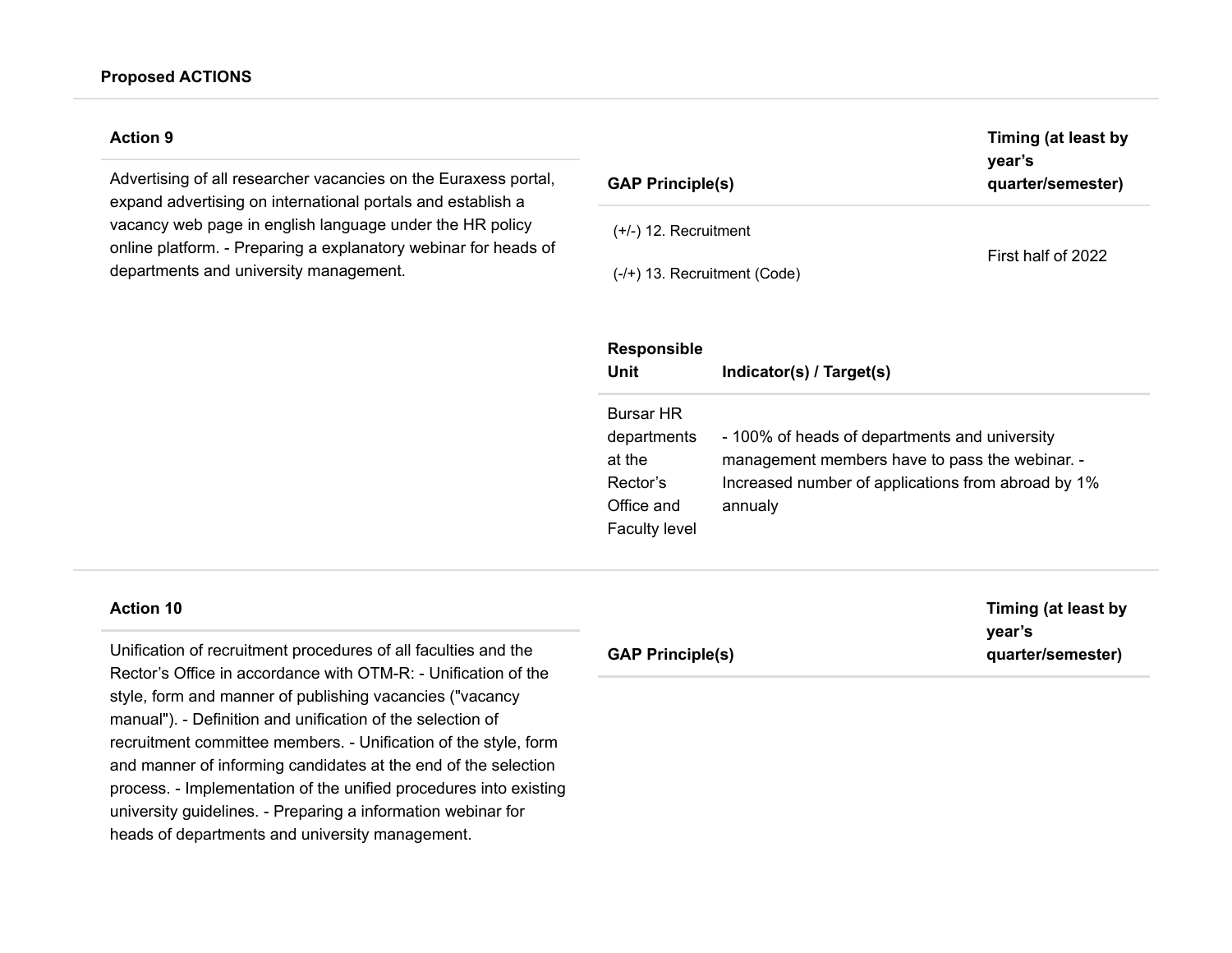| <b>GAP Principle(s)</b>                    | Timing (at least by<br>vear's<br>quarter/semester) |
|--------------------------------------------|----------------------------------------------------|
| $(+/-)$ 12. Recruitment                    |                                                    |
| $(-/+)$ 13. Recruitment (Code)             |                                                    |
| $(+/-)$ 14. Selection (Code)               | Second half of 2023                                |
| $(-/+)$ 15. Transparency (Code)            |                                                    |
| (+/-) 21. Postdoctoral appointments (Code) |                                                    |

# **Responsible**

| Unit                                                                                                                     | Indicator(s) / Target(s)                                                                                                                                                                                                                                                                       |
|--------------------------------------------------------------------------------------------------------------------------|------------------------------------------------------------------------------------------------------------------------------------------------------------------------------------------------------------------------------------------------------------------------------------------------|
| <b>Bursar HR</b><br>departments<br>at the<br>Rector's<br>Office and<br><b>Faculty level</b><br>Deans Legal<br>department | - Interviews with HR staff (each of the 7 faculties<br>separately and one overall brainstorming session). - All<br>relevant university quidelines will be amended. - 100% of<br>HR staff, heads of departments and university<br>management members have to pass the webinar every 4<br>years. |

| <b>Action 11</b> |                         | Timing (at least by         |
|------------------|-------------------------|-----------------------------|
|                  | <b>GAP Principle(s)</b> | year's<br>quarter/semester) |
|                  |                         |                             |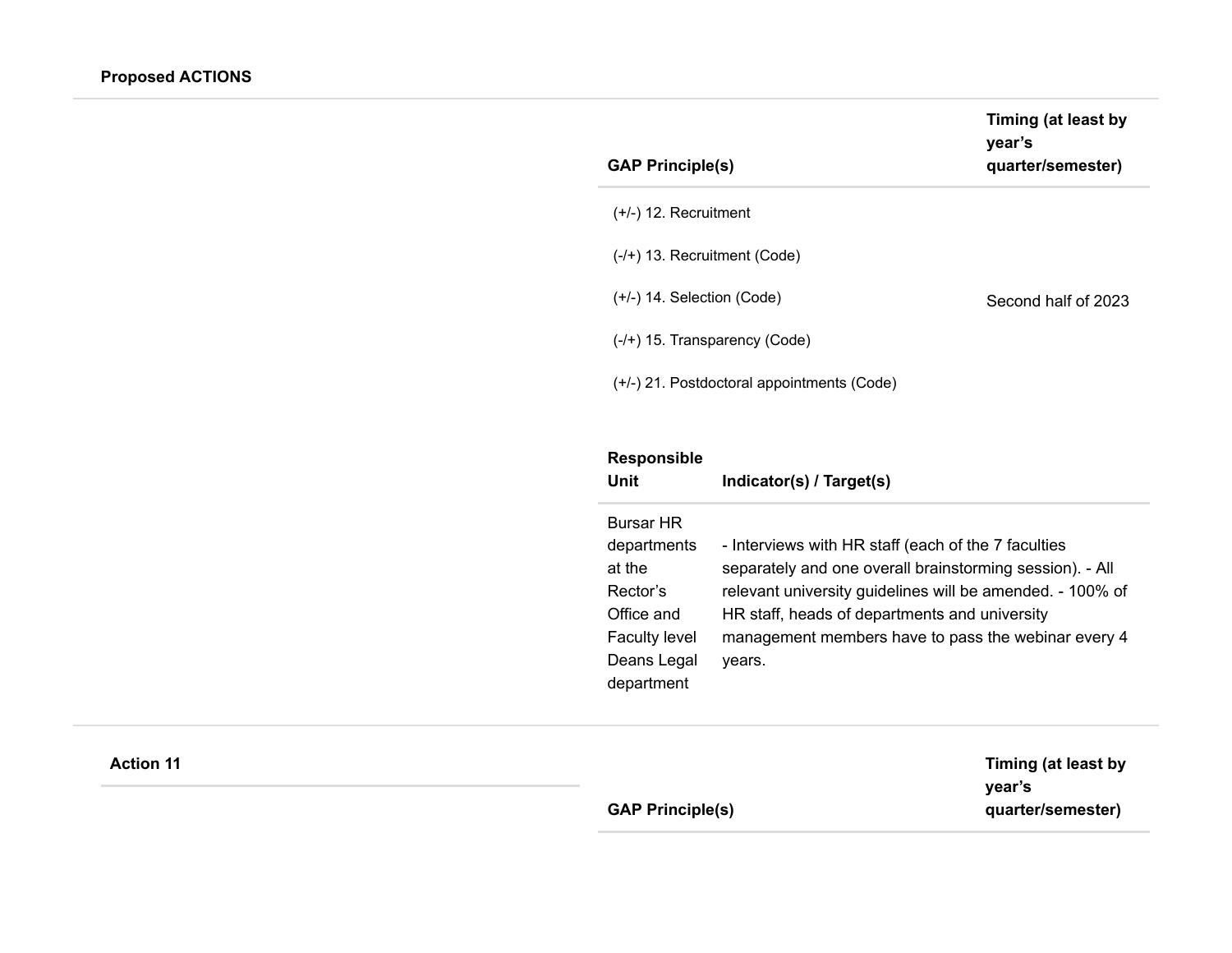### **Proposed ACTIONS**

#### **Action 11**

Creating a platform for sharing of information, procedures and best practices in the field of career development and professional development, with a vision of preparing a unified institutional strategy of career development of researchers as part of a comprehensive university-wide HR policy. - Creating an online platform at www.stuba.sk in Slovak and English. - Collection and sharing of information on procedures and best practices and practical examples in the field of researcher career development strategy. Information will be collected via e-mail, revised and uploaded to the web page. - Translation of all relevant directives and internal regulations into English - Regular website maintenance and updates in both Slovak and English. For the future: - An online form to submit questions. - Creation of a FAQ database.

## **GAP Principle(s)**

(++) 17. Variations in the chronological order of CVs (Code)

(+/-) 18. Recognition of mobility experience (Code)

- (-/+) 19. Recognition of qualifications (Code)
- (+/-) 28. Career development
- (+/-) 29. Value of mobility
- (-/+) 30. Access to career advice
- (+/-) 37. Supervision and managerial duties
- (-/+) 38. Continuing Professional Development

(+/-) 39. Access to research training and continuous development

### **Responsible**

**Unit Indicator(s) / Target(s)**

Second half of 2022 and further

**Timing (at least by year's quarter/semester)**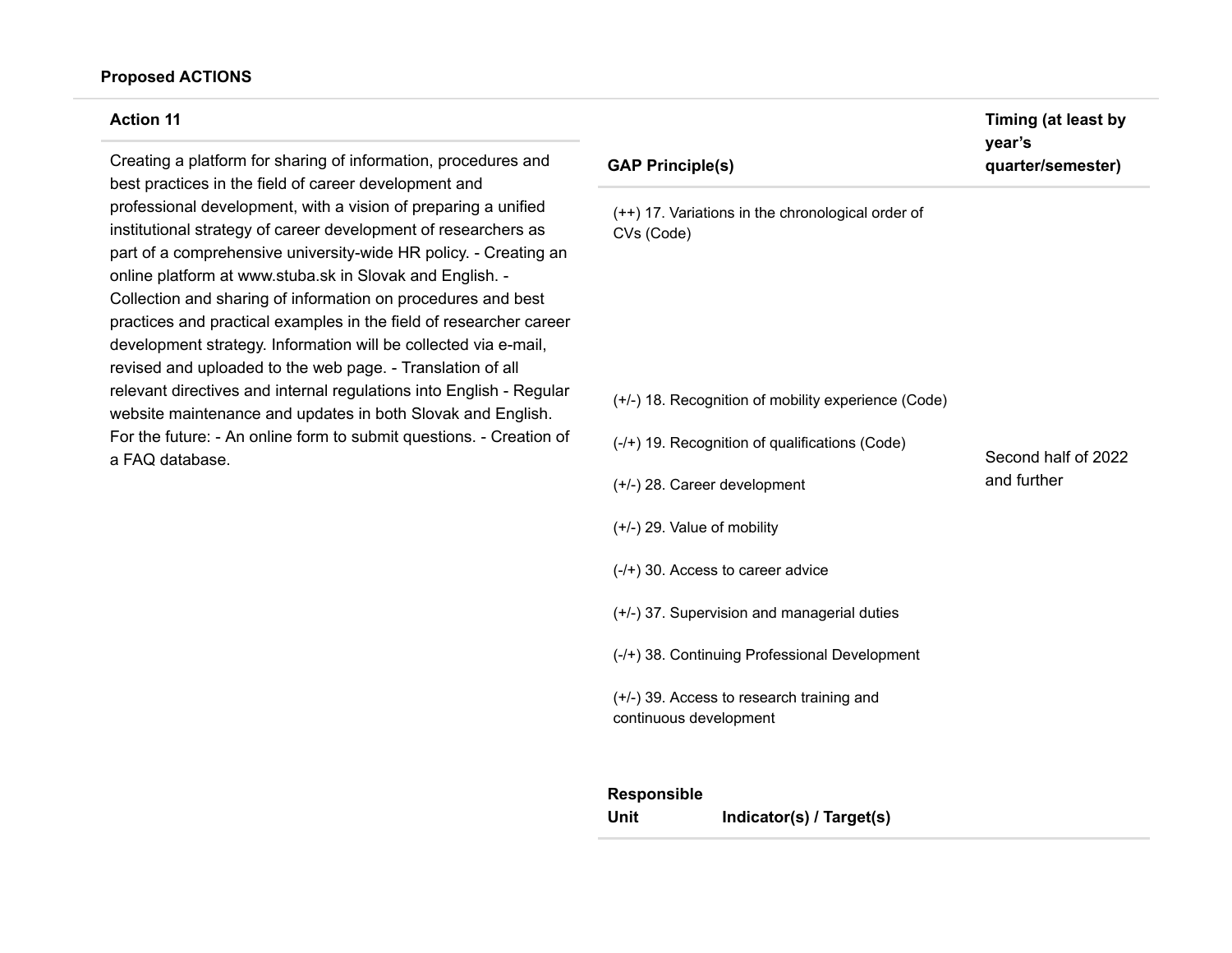| <b>Responsible</b><br>Unit                                                                     | Indicator(s) / Target(s)                                                                                                                                              |
|------------------------------------------------------------------------------------------------|-----------------------------------------------------------------------------------------------------------------------------------------------------------------------|
| HR<br>departments<br>at the<br>Rector's<br>Office and<br><b>Faculty level</b><br><b>Bursar</b> | - 100% of academic staff will be informed about the<br>initiative by e-mail. - 100% of heads of departments will be<br>periodically reminded to share their examples. |

| <b>Action 12</b><br>Rising awareness of the Gender Equality Plan: - Preparing a                                                               | year's<br><b>GAP Principle(s)</b>                                                      |                                                                                                | Timing (at least by<br>quarter/semester) |
|-----------------------------------------------------------------------------------------------------------------------------------------------|----------------------------------------------------------------------------------------|------------------------------------------------------------------------------------------------|------------------------------------------|
| training for senior staff and heads of departments with the focus<br>on the need to implement and apply gender equality at the<br>University. | $(++)$ 10. Non discrimination                                                          |                                                                                                |                                          |
|                                                                                                                                               | $(++)$ 27. Gender balance<br>First half of 2023<br>(+/-) 36. Relation with supervisors |                                                                                                |                                          |
|                                                                                                                                               |                                                                                        |                                                                                                |                                          |
|                                                                                                                                               | <b>Responsible</b>                                                                     |                                                                                                |                                          |
|                                                                                                                                               | <b>Unit</b>                                                                            | Indicator(s) / Target(s)                                                                       |                                          |
|                                                                                                                                               | Rector                                                                                 | 100% of senior staff and heads of departments will have to<br>pass a gender equality training. |                                          |
| <b>Action 13</b>                                                                                                                              |                                                                                        |                                                                                                | Timing (at least by                      |

**Timing (at least by year's quarter/semester)**

**GAP Principle(s)**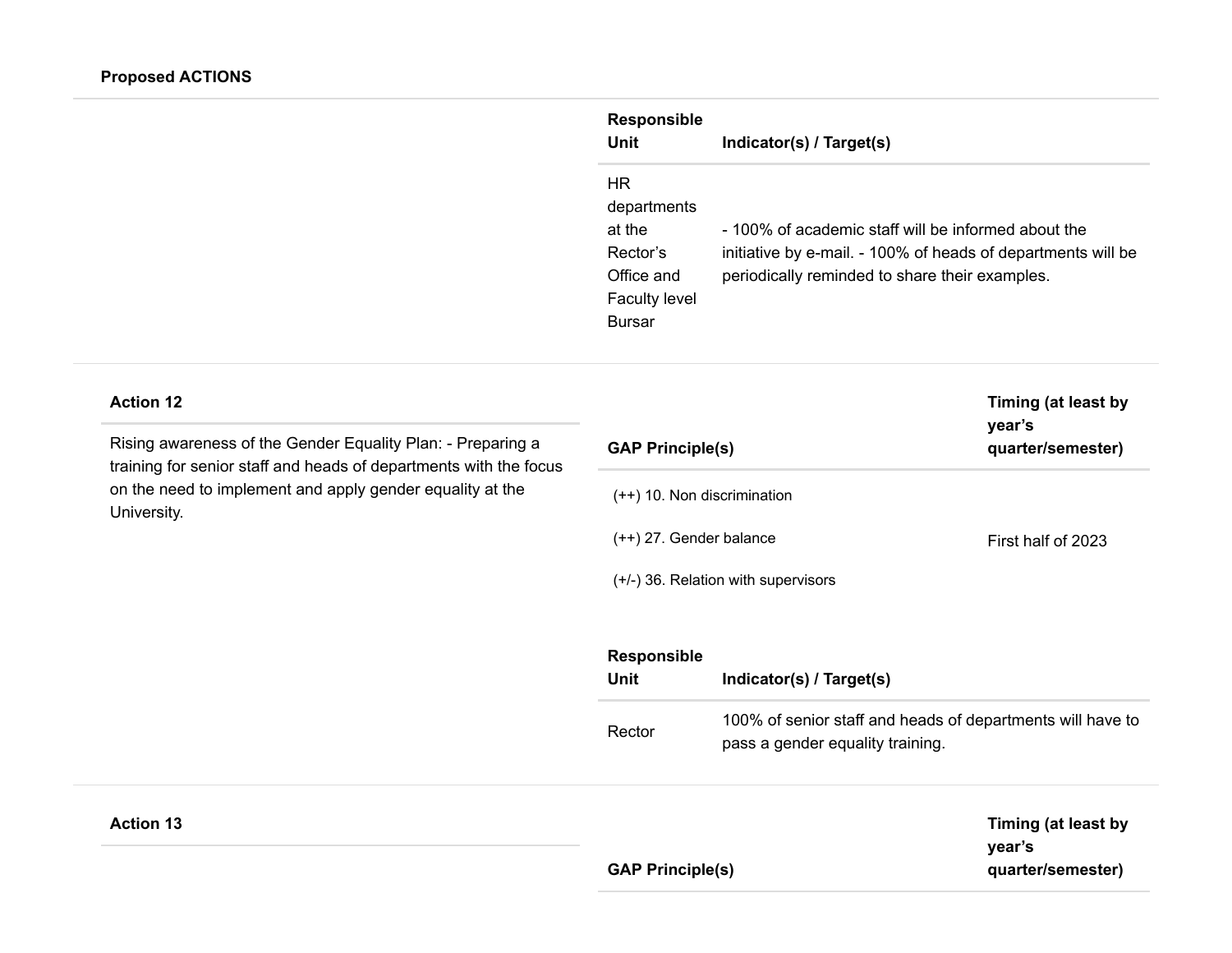### **Proposed ACTIONS**

#### **Action 13**

Unified research, artistic activities and publication evaluation / appraisal system preparation: - Gather best practices from all the faculties and prepare a draft of an unified University-wide model (including providing information about contractual and legal obligations regarding research, artistic activities and publication funding). - Introduction of the unified model draft to all departments in the form of a webinar followed by a questionnaire survey of the inclination (and/or conditions) of the departments towards the unified model. - Brainstorming session with the vice-deans for research to improve the draft according to the conditions of surveyed departments.

# **GAP Principle(s)**

(+/-) 5. Contractual and legal obligations

First half of 2023

(+/-) 11. Evaluation/ appraisal systems

(+/-) 7. Good practice in research

- (++) 22. Recognition of the profession
- (-/+) 26. Funding and salaries
- (+/-) 32. Co-authorship
- (+/-) 36. Relation with supervisors

### **Responsible**

**Unit Indicator(s) / Target(s)**

**Timing (at least by year's quarter/semester)**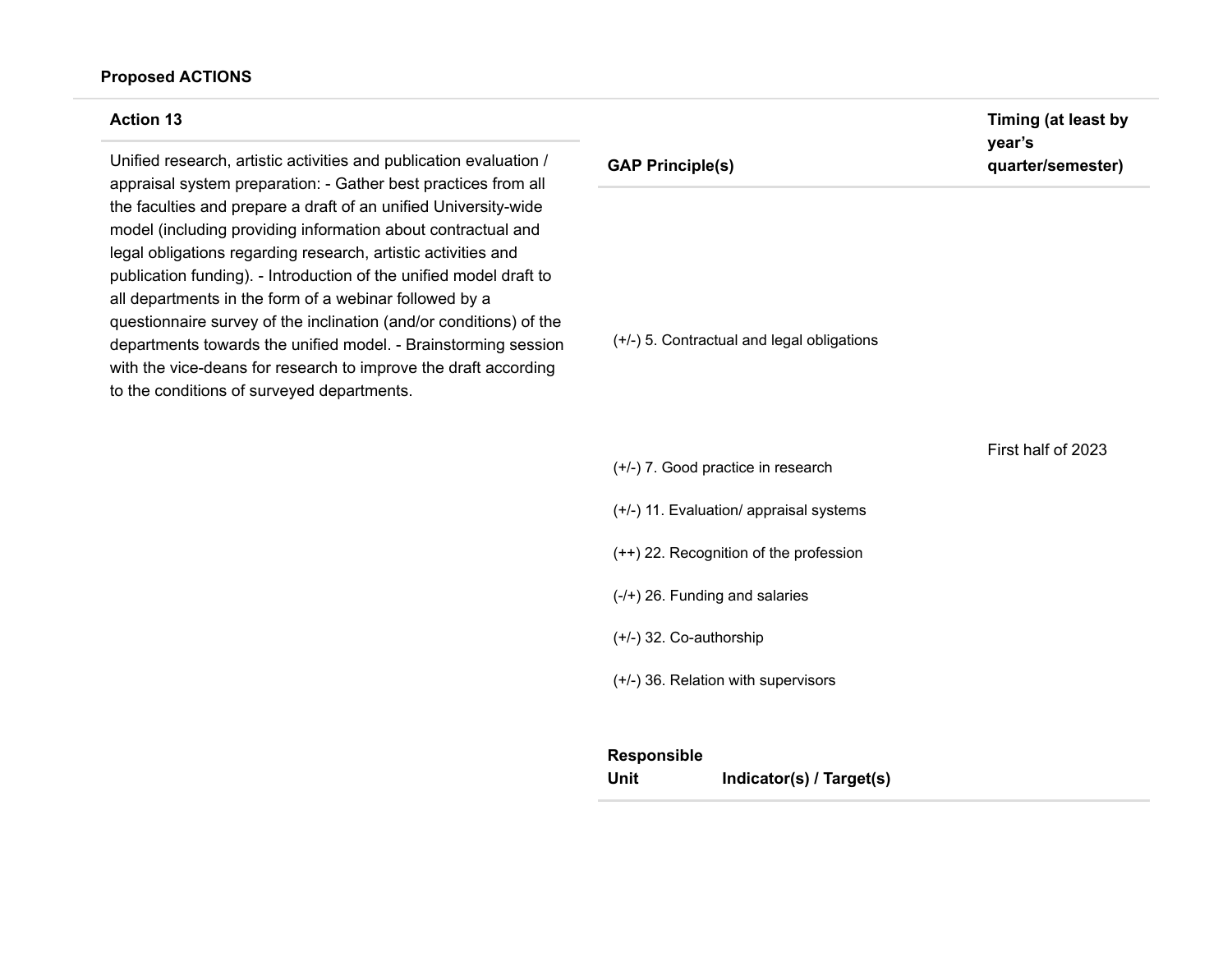|                                                                                                                                 | <b>Responsible</b><br><b>Unit</b>                                                              | Indicator(s) / Target(s)                                                                                                                                                                                                                                                  |                               |
|---------------------------------------------------------------------------------------------------------------------------------|------------------------------------------------------------------------------------------------|---------------------------------------------------------------------------------------------------------------------------------------------------------------------------------------------------------------------------------------------------------------------------|-------------------------------|
|                                                                                                                                 | Vice-Rector<br>for Science<br>and<br>Research<br>Vice-Deans<br>for Research<br>Deans<br>Rector | - At least 2/3 of heads of departments (of each faculty)<br>have to pass the introductory webinar. - At least 2/3 of<br>departments (of each faculty) have to answer the<br>questionnaire. - 100% of vice-deans for research have to<br>attend the brainstorming session. |                               |
| <b>Action 14</b>                                                                                                                |                                                                                                |                                                                                                                                                                                                                                                                           | Timing (at least by<br>year's |
| Unified research, artistic activities and publication evaluation /<br>appraisal system guideline: - Elaboration of a university | <b>GAP Principle(s)</b>                                                                        |                                                                                                                                                                                                                                                                           | quarter/semester)             |
| guideline for the final unified University-wide model. - Preparing<br>of an introduction webinar for all academic staff.        | (+/-) 5. Contractual and legal obligations                                                     |                                                                                                                                                                                                                                                                           |                               |
|                                                                                                                                 | (+/-) 7. Good practice in research                                                             |                                                                                                                                                                                                                                                                           |                               |
|                                                                                                                                 |                                                                                                | (+/-) 11. Evaluation/ appraisal systems                                                                                                                                                                                                                                   |                               |
|                                                                                                                                 | (++) 22. Recognition of the profession                                                         |                                                                                                                                                                                                                                                                           | Second half of 2023           |
|                                                                                                                                 | $(-/+)$ 26. Funding and salaries                                                               |                                                                                                                                                                                                                                                                           |                               |
|                                                                                                                                 | (+/-) 32. Co-authorship                                                                        |                                                                                                                                                                                                                                                                           |                               |
|                                                                                                                                 |                                                                                                | (+/-) 36. Relation with supervisors                                                                                                                                                                                                                                       |                               |
|                                                                                                                                 | Responsible                                                                                    |                                                                                                                                                                                                                                                                           |                               |
|                                                                                                                                 | Unit                                                                                           | Indicator(s) / Target(s)                                                                                                                                                                                                                                                  |                               |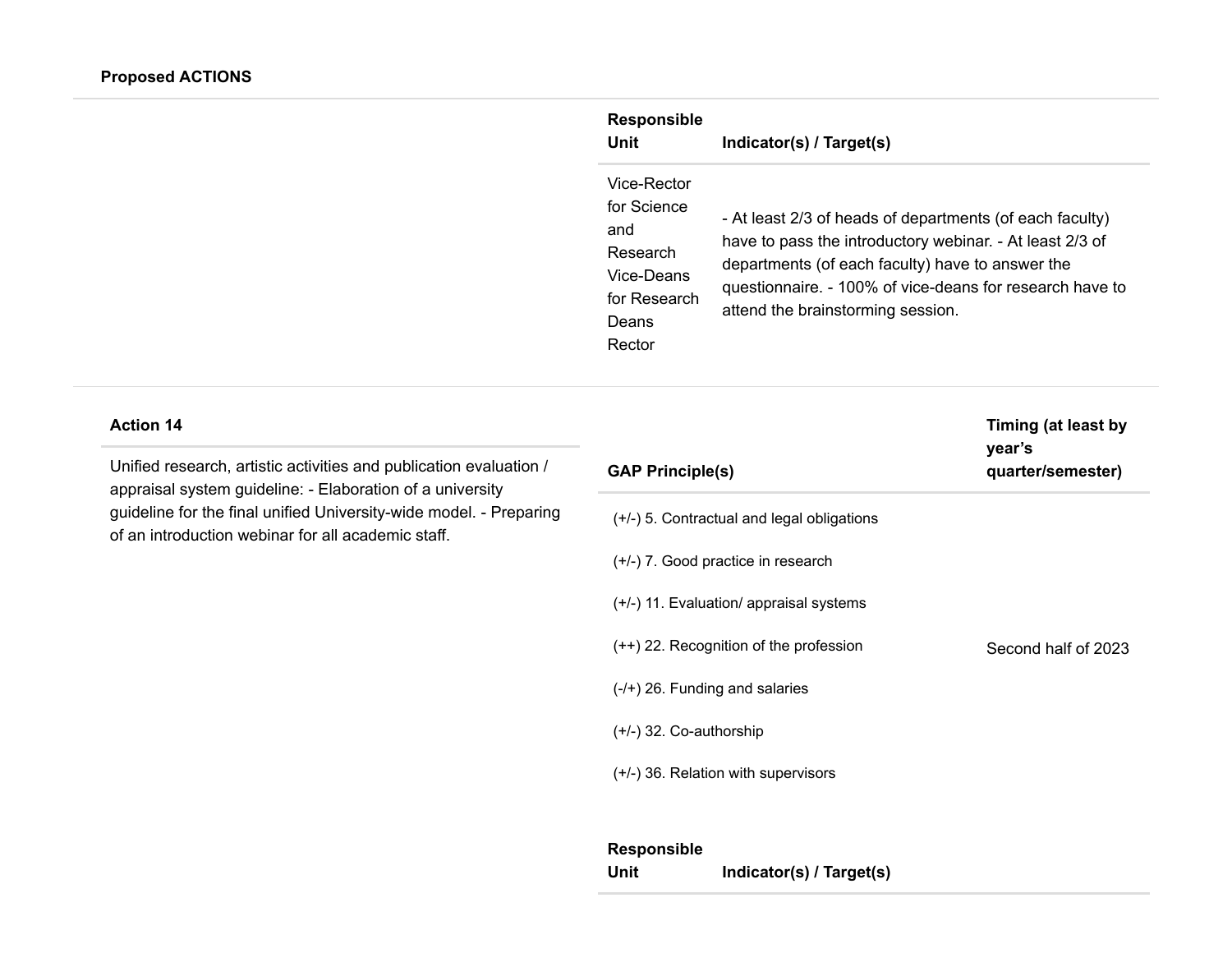| <b>Responsible</b> |                                                           |
|--------------------|-----------------------------------------------------------|
| Unit               | Indicator(s) / Target(s)                                  |
| Vice-Rector        |                                                           |
| for Science        |                                                           |
| and                |                                                           |
| Research           | - At least 50% of all academic employees have to pass the |
| Vice-Deans         | webinar. - 100% of heads of departments will have to pass |
| for Research       | a instructive webinar.                                    |
| Deans              |                                                           |
| Rector Legal       |                                                           |
| department         |                                                           |

Elaboration of a university guideline regarding acknowledgement of co-autorship of doctoral students at the end of their studies to enable the use of their work after they finish their studies (by waiving their rights or maintaining their contact data at the university to keep in touch in case their work will be used in the future).

| <b>GAP Principle(s)</b>       | Timing (at least by<br>year's<br>quarter/semester) |  |
|-------------------------------|----------------------------------------------------|--|
| $(+/-)$ 2. Ethical principles | First half of 2023                                 |  |
| $(+/-)$ 32. Co-authorship     |                                                    |  |

| <b>Responsible</b><br>Unit                                           | Indicator(s) / Target(s)                                                                                                                                                                                 |
|----------------------------------------------------------------------|----------------------------------------------------------------------------------------------------------------------------------------------------------------------------------------------------------|
| Vice-Rector<br>for Science<br>and<br>Research<br>Legal<br>department | - 100% of academic staff will be informed about the<br>guideline by e-mail. - 100% of heads of departments will<br>be periodically reminded to communicate this guideline to<br>their doctoral students. |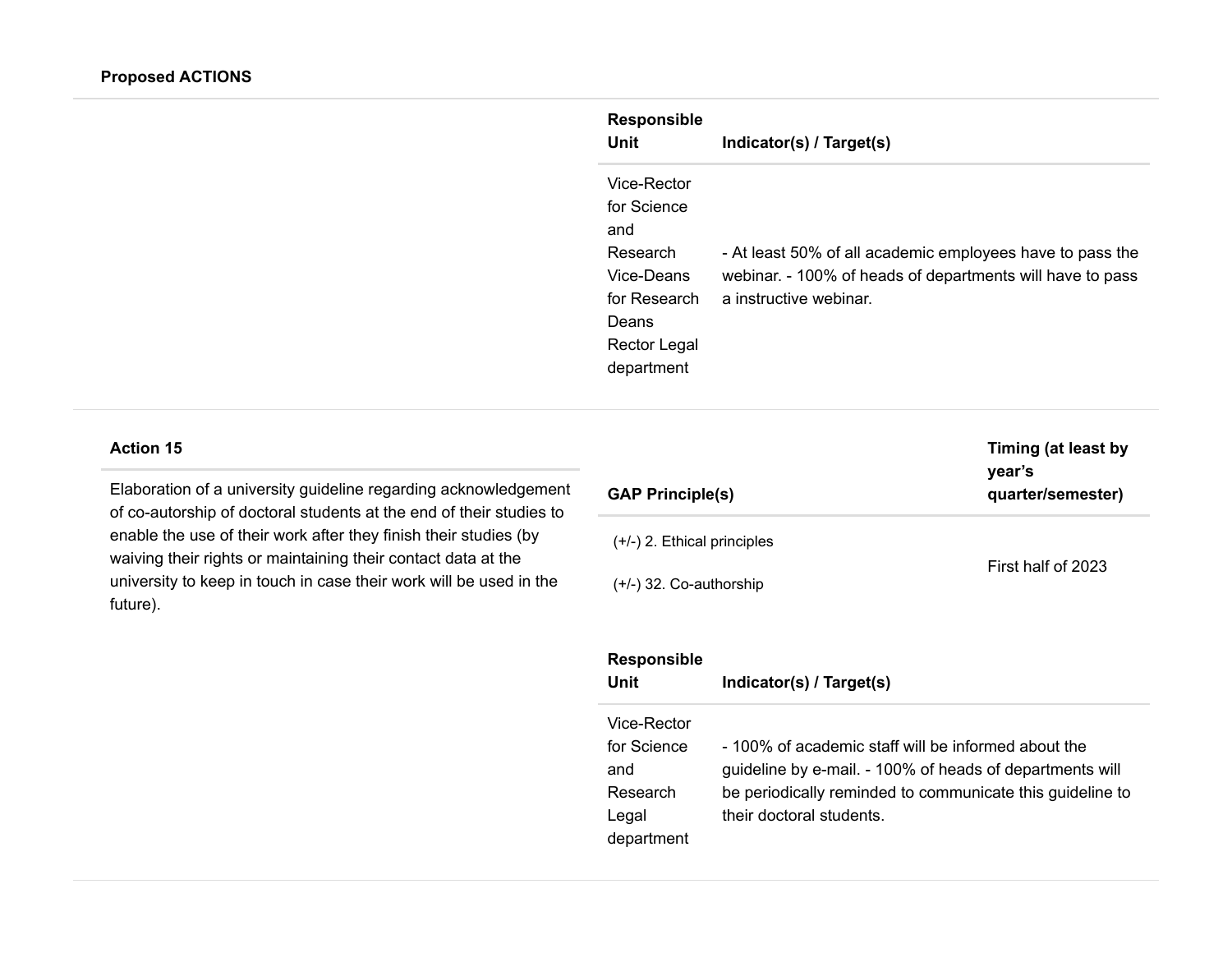Dealing with outdated facilities and worrying conditions at the workplace: - Project ACCORD (Advancing University Capacity and Competence in Research), aiming towards boosting the research infrastructure of the university: https://ec.europa.eu/regional\_policy/en/projects/Slovakia/accordupgrading-research-capacity-facilities-at-two-top-slovakuniversities - STU recently opened a kindergarten for 22 (2 - 6 years old) children of young staff members. - Home-office (after approval of supervisor).

| <b>GAP Principle(s)</b>          |                                | Timing (at least by<br>year's<br>quarter/semester)                                                                                                                                                                                                                                                                                                                                                     |  |
|----------------------------------|--------------------------------|--------------------------------------------------------------------------------------------------------------------------------------------------------------------------------------------------------------------------------------------------------------------------------------------------------------------------------------------------------------------------------------------------------|--|
|                                  | $(+/-)$ 24. Working conditions | Second half of 2023<br>(ongoing)                                                                                                                                                                                                                                                                                                                                                                       |  |
| <b>Responsible</b>               |                                |                                                                                                                                                                                                                                                                                                                                                                                                        |  |
| Unit                             | Indicator(s) / Target(s)       |                                                                                                                                                                                                                                                                                                                                                                                                        |  |
| Rector<br><b>Bursar</b><br>Deans |                                | - Increase in number of students (domestic and foreign) by<br>2% - Increase the share of former students joining the<br>university as employees by 1%. - Increase of the<br>possibility of sharing of knowledge and equipment of<br>various departments / faculties / institutions (in synergy<br>with Action 4). - Increase in number and value of contracts<br>for work and research by 2% annually. |  |

Unselected principles:

(+/-) 33. Teaching (++) 35. Participation in decision-making bodies (++) 40. Supervision

The establishment of an Open Recruitment Policy is a key element in the HRS4R strategy. Please also indicate how your organisation will use the Open, Transparent and Merit-Based Recruitment Toolkit and how you intend to implement/are implementing the principles of Open, Transparent and Merit-Based Recruitment. Although there may be some overlap with a range of actions listed above, please provide a short commentary demonstrating this implementation. If the case, please make the link between the OTM-R checklist and the overall action plan. (max. 1000 words) \*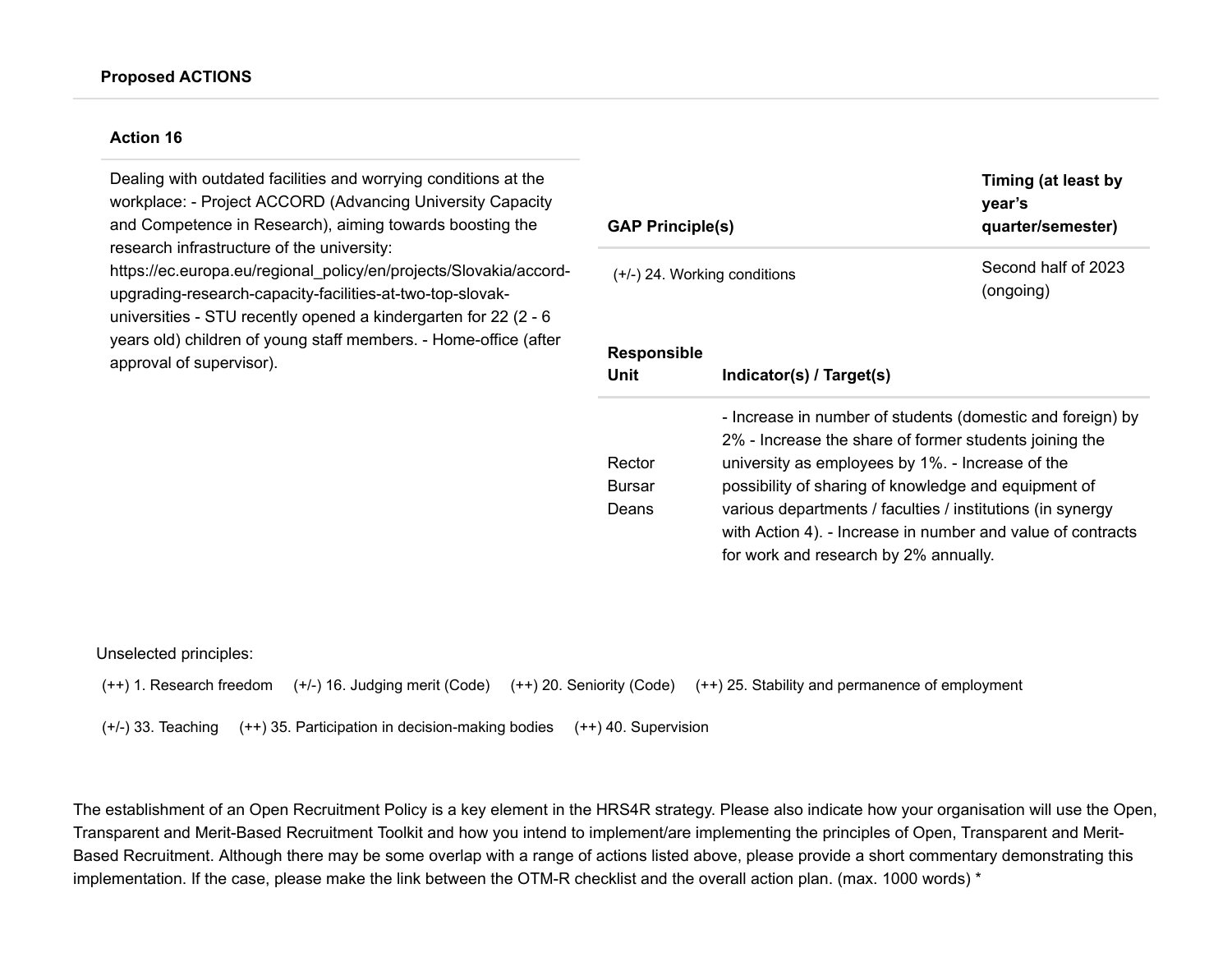*Besides other things, the legislative framework for labour-law relations includes the Act* No. 131/2002 Coll. on Higher Education, the Act No. 365/2004 Coll. on Equal Treatment, and the Act. No. 552/2003 Coll. on Performance of Work in the Public Interest. The specifics of performing research require additional requirements to be formulated and additional obligations of both parties to be introduced beyond the scope of the obligations stipulated by the law. Creating a *platform for sharing of information, procedures and best examples in the field of career development and recruitment policy and HR policy tools, will provide a good basis for the development and implementation of a centralised and complex university-wide HR policy which will, over time, be fully in line with the standards of an open, transparent and merit-based recruitment policy stemming from the Charter and the Code of Conduct.*

*It will also be necessary to organise training for HR staff with the objective of adopting the HRS4R strategy and developing the necessary soft-skills (addressing* Slovak Academic Information Agency*, Matej Bel University, Slovak Academy of Sciences, Commenius University,… in order to share the best practice and HR related know-how) and train administrative staff so that they are able to communicate in a foreign language (English).*

If your organisation already has a recruitment strategy which implements the principles of Open, Transparent and Merit-Based Recruitment, please provide the web link where this strategy can be found on your organisation's website:

## URL:

[https://www.stuba.sk/buxus/docs/stu/pracoviska/rektorat/odd\\_veda\\_vyskum/HRS4R/Rules\\_of\\_the\\_recruitment\\_procedure\\_at\\_STU.pdf](https://www.stuba.sk/buxus/docs/stu/pracoviska/rektorat/odd_veda_vyskum/HRS4R/Rules_of_the_recruitment_procedure_at_STU.pdf) 4. Implementation

General overview of the expected overall implementation process of the action plan: (max. 1000 words)

With the objective of unifying the procedures of individual faculties and the university as a whole with the principles of the Charter and the Code of Conduct, the implementation will take place using the measures specified above. Great importance will be attached to sharing best practice among individual faculties. Most of the measures adopted at a central level will be of a framework nature and the faculties will be provided with the necessary cooperation and methodological support.

The implementation timing will be semestral, however implementation supervision will be provided in the form of regular meetings of the STU management, which is also the Steering Committee of STU for implementation of HRS4R and meetings of the Board of Vice-Deans for Science and Research, which is also the Monitoring Committee for implementation of HRS4R. Issues related to the implementation of HRS4R will be discussed at least once a quarter (as these bodies meet more often, they can react to implementation issues that may arise more agilely).

Objectives we want to achieve by implementing the mentioned steps:

simplify the access of local and foreign applicants to the university by advertising all open research positions on the Euraxess portal, by unifying and translating the necessary regulations, documents, and forms into English and by preparing a 'welcome package' for all new employees as well as improving the English language communication skills of administrative staff;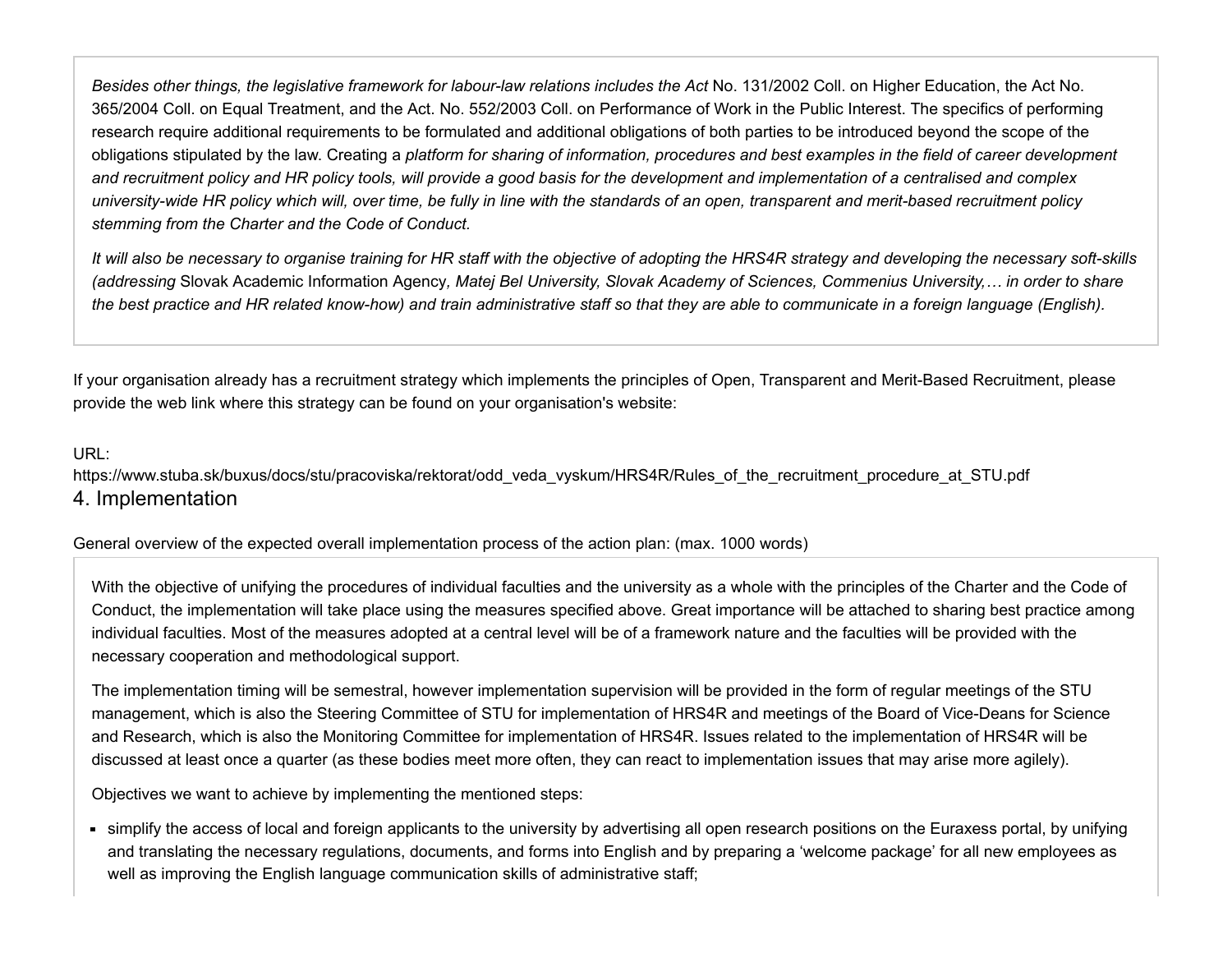- popularization and practical implementation of the STU Code of Ethics into everyday life at the University, acquainting employees with its contents and the form and possibilities of applying the code to strengthening the position and evolution of the STU Ethics Committee;
- training of researchers in the field of ethics and intellectual property rights, create a platform for sharing of information, procedures, and best practices in the field of research ethics;
- unify the recruitment procedures of faculties and the Rector's Office according to OTM-R and establish a platform for the sharing of information, procedures, and best practices in the field of recruitment, career growth and professional development with the objective of identifying the needs and risks that need to be taken into consideration when preparing and implementing a complex and unified OTM-R policy;
- analyse opportunities for improvement of the working conditions of researchers with an emphasis on selected topics possibilities of improving pay conditions, harmonising family and career, improving access for disabled researchers, improving the position of doctoral and post-doctoral candidates.

Make sure you also cover all the aspects highlighted in the checklist below, which you will need to describe in detail:

**Note:**Click on each question of the checklist to open the editor.

How will the implementation committee and/or steering group regularly oversee progress?<sup>\*</sup>

 $\checkmark$ 

Detailed description and duly justification (max. 500 words)

The Steering Committee - consisting of members of the STU Management - has the task of supervising the activities of the Monitoring Committee in the form of a regular (at least) quarterly interim report on the situation and progress submitted by the head of the Monitoring Committee for HRS4R implementation (Vice-Rector for Science, Research & Doctoral Studies) at the meeting of the Steering Committee resp. the university management. The university is obliged to publish the minutes of the meeting of the STU management on the STU website. The Steering Committee (resp. the STU management) is entitled to adopt strategic resolutions in line with practical implementation of the Action Plan.

The Monitoring Committee consists of Vice-Deans for Science and Research of individual faculties, the head of the Institute of Management, the head of the HR Department and the head of the Department of Science and International Scientific Cooperation. Its role is to supervise the activities of faculty working groups and their methodological guidance in the implementation of activities arising from the action plan at the faculty level, as well as the preparation of regular interim reports on the situation and progress in implementing the Action Plan in practice for the Steering Committee.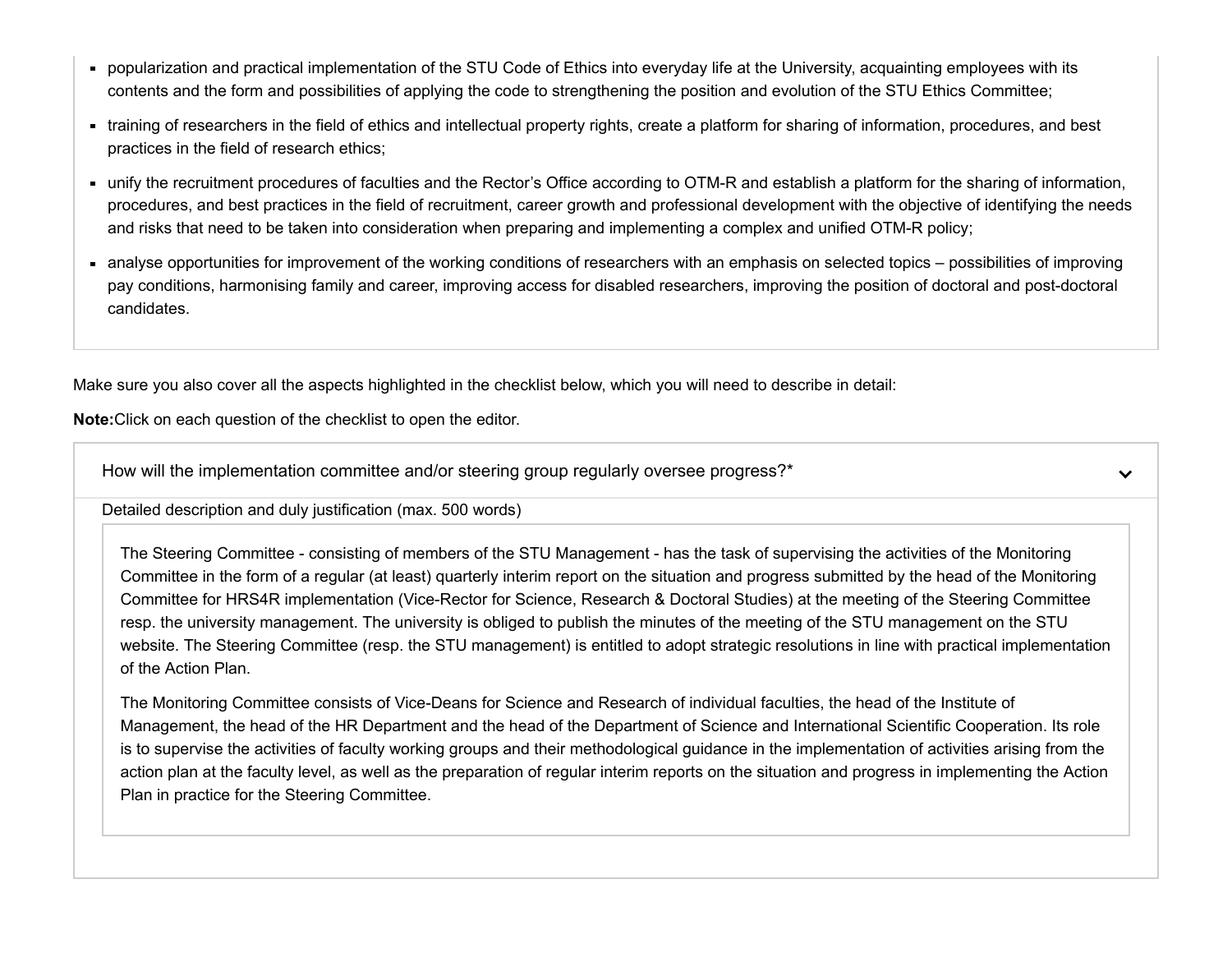How do you intend to involve the research community, your main stakeholders, in the implementation process?<sup>\*</sup>

Detailed description and duly justification (max. 500 words)

Researchers will be involved through faculty working groups (similarly as with preparation of the GAP analysis). Each such working group includes the Vice-Dean for Research (as the representative of researchers), a representative of the HR department, a representative of research support workers and a representative of the unions. All proposed actions will be discussed on all levels – in the working groups, in the Monitoring Committee and in the Steering Committee. The proposed measures will also be published on the STU website where employees will be able to contact the relevant working group. In this way, every researcher will have the opportunity to contribute to the discussion.

Researchers will be contacted once a year through online questionnaires in which they will be able to evaluate the success and quality of the mentioned measures from the viewpoint of the research community.

How do you proceed with the alignment of organisational policies with the HRS4R? Make sure the HRS4R is recognized in the organisation's research strategy, as the overarching HR policy. \*

Detailed description and duly justification (max. 500 words)

The introduction of principles of the European Charter for Researchers and the Code of Conduct for the Recruitment of Researchers in the processes of STU forms a part of the draft amendment to the Long-term STU programme and one of the tools of implementation of strategic university objectives in Area No. 2 'Research and Creative Activity: Global Excellence'.

Addendum 7 to the [Staff Regulations for Employees](https://www.stuba.sk/buxus/docs/stu/pracoviska/rektorat/odd_veda_vyskum/HRS4R/Staff_Regulations_of_STU.pdf) of STU in Bratislava approved in the first half of 2020 also includes provisions regarding implementation of the European Charter for Researchers and the Code of Conduct for the Recruitment of Researchers at STU, as well as the Code of Ethics referring to the principles of the Charter and the Code.

 $\checkmark$ 

 $\checkmark$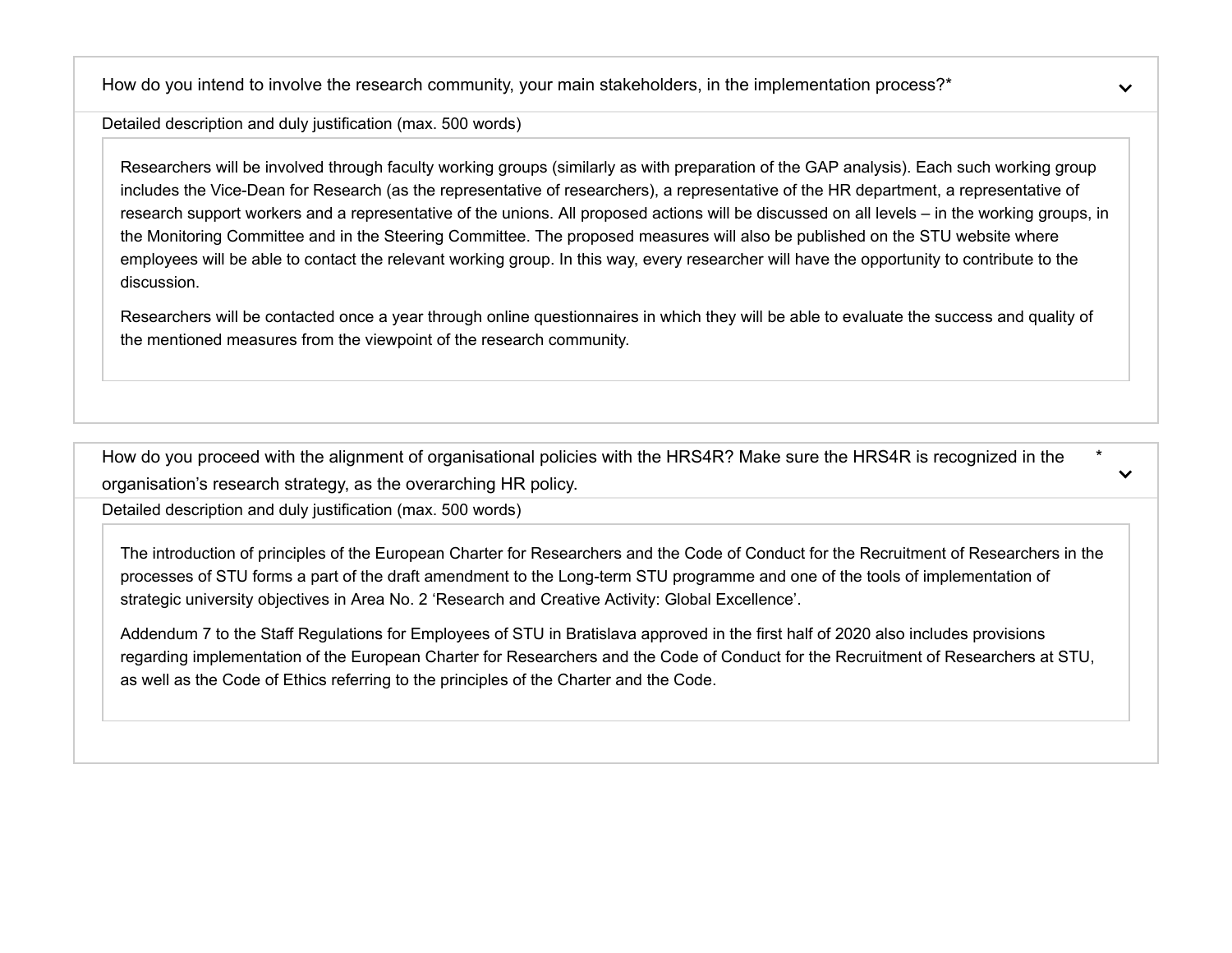How will you ensure that the proposed actions are implemented?\*

Detailed description and duly justification (max. 500 words)

The proposed measures will be implemented at the faculty level through members of individual faculty working groups. At the university level, implementation is ensured through the Monitoring Committee as the implementation body supported by the Steering Committee. The Rector as the head of the Steering Committee provides for efficient implementation of all measures. The implementation of the HRS4R action plan is part of the proposal to supplement the Long-term STU programme. When developing the tasks of the long-term plan of STU, the tasks formulated in the action plan will also be reflected in the tasks of the executive and management units of STU and the faculties.

How will you monitor progress (timeline)?\*

 $\checkmark$ 

Detailed description and duly justification (max. 500 words)

Progress monitoring is the responsibility of the Monitoring Committee. The committee shall include all important individuals required to monitor progress, including: The Vice-Rector for Science, Research & Doctoral Studies (head of the committee), a representative of the HR Department, a representative of the Department of Science and International Scientific and Technical Cooperation, as well as Vice-Deans for Research from all faculties.

Progress will also be discussed at the regular meetings of the Board of Vice-Deans for Research (Vice-Rector for Science, Research and Doctoral Studies, Vice-Deans for Research) and at the university management meetings. Considering the milestones specified above, all measures need to be approved in advance and evaluated and presented once implemented. The Vice-Rector for Science, Research & Doctoral Studies will submit a progress report to the Rector, the management and, if necessary, also to the university board.